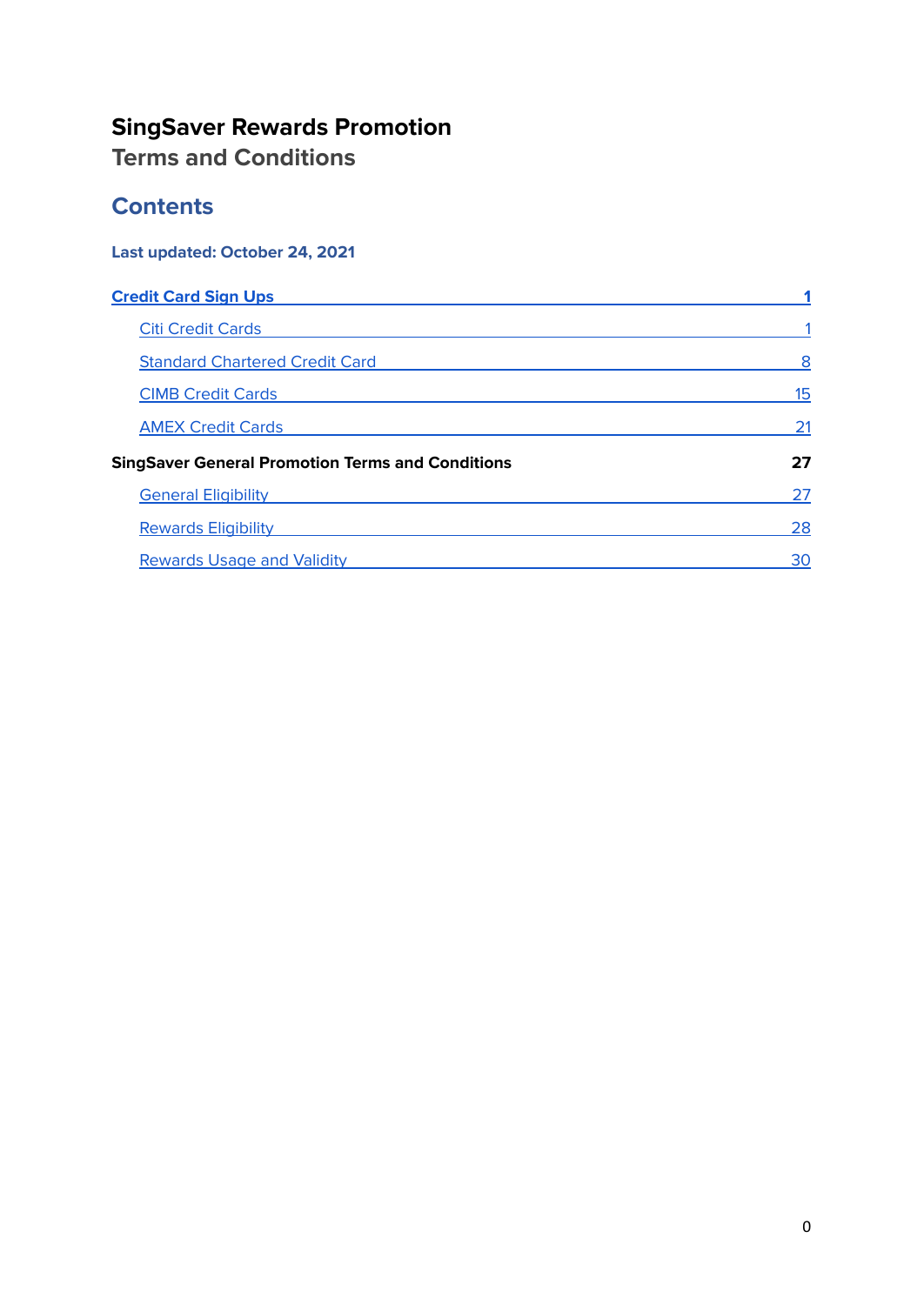# **Credit Card Sign Ups**

#### <span id="page-1-1"></span><span id="page-1-0"></span>**Citi Credit Cards**

- 1. The promotion period ("Promotion Period") is between **18 - 31 October 2021** both days inclusive, unless otherwise stated.
- 2. All applications received after the specified Promotion Period, or submitted through any means other than specified below, will not be eligible for the Promotion. Any correspondence on missing and/or delayed submissions shall not be entertained.
- 3. This promotion ("Promotion") is organised by SingSaver Pte Ltd ("SingSaver") and is open to all residents of Singapore. Residents of Singapore include Singaporeans, Permanent Residents and foreigners holding Employment Passes, S Passes and work permits. SingSaver reserves all rights to reject any rewards redemption submissions if the user is not a resident of Singapore.
- 4. All employees of any agencies and/or service providers engaged by SingSaver (including but not limited to advertising agencies, promotion agencies, printing companies, event management agencies and any persons assisting or who are involved in the Promotion) and their spouses, siblings, parents, children, grandparents, and grandchildren, whether as "in-laws," or by current or past marriage(s), remarriage(s), adoption, cohabitation or other family extension, and any other persons residing at the same household whether or not related will not be eligible.
- 5. By participating in this Promotion, each participant agrees to be bound by these Terms and Conditions. SingSaver reserves the right to amend the Terms and Conditions of the Promotion at any time, without prior notice.
- 6. To be eligible for the Promotion ("Eligible Participants"), the participant must:
	- i. Submit an application for a credit card ("Eligible Card", Table 1 below) on the promotion website <https://www.singsaver.com.sg/> ("Promotion Page") as a main cardholder during the Promotion Period.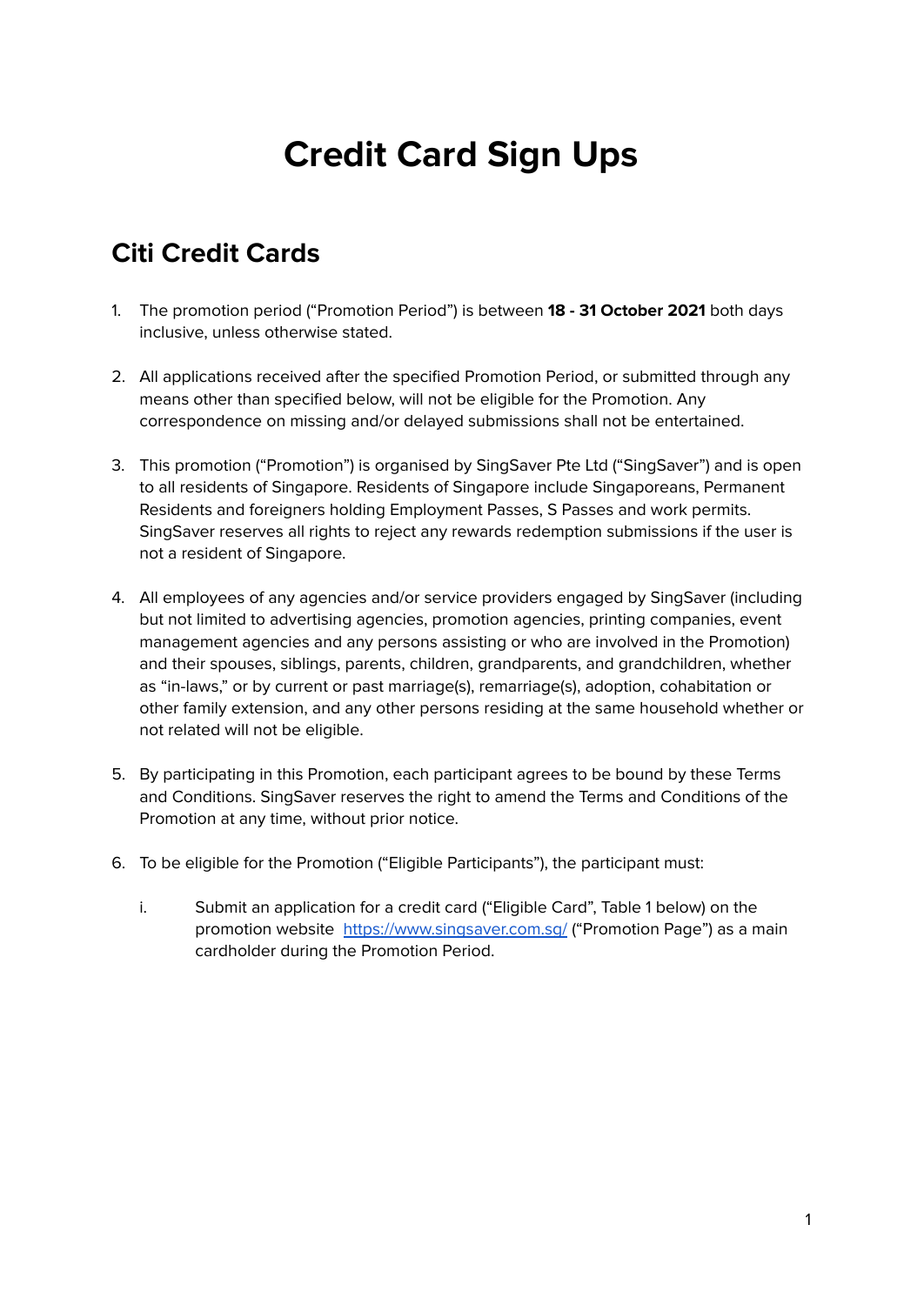| <b>Eligible Cards:</b> |                                                                                                                                   |               |
|------------------------|-----------------------------------------------------------------------------------------------------------------------------------|---------------|
| <b>Card Provider</b>   | <b>Credit Cards</b>                                                                                                               | <b>Reward</b> |
| Citibank               | • Citi Cash Back+ Mastercard®<br>• Citi Cash Back Card<br>• Citi Prestige Card<br>• Citi Rewards Card<br>• Citi PremierMiles Card | See here      |

Table 1

- ii. Complete the Rewards Redemption Form sent to their registered email address within the first 14 days of card application.
	- a. Rewards Redemption Forms are unique to each individual application.

If the participant does not receive the Rewards Redemption Form immediately after submitting their application, please contact [info@singsaver.com.sg](mailto:info@singsaver.com.sg) for assistance. Participants found sharing the Rewards Redemption Form may be disqualified from receiving the rewards.

- b. Participants who do not complete the Rewards Redemption Form fully, and accurately will not be eligible for the rewards.
- iii. Have their Eligible Card (shown in Table 1 above) application approved by the respective Card Provider
	- a. The approval must be final and unconditional.
	- b. The approval must be given by **1 December 2021**
- iv. Have their approved Eligible Card activated, make a **minimum spend of S\$500** as defined by "Qualifying Spend" within a 30-day period from the account being open.

Note: The minimum spend requirement does not apply to Eligible Existing Citibank Customers.

- 7. A Successful Application is defined as an application that has completed all the steps listed in Clause 6 (above).
- 8. "Qualifying Spend" refers to any retail transactions (including internet purchases) which do not arise from
	- (i) any Equal Payment Plan (EPP) purchases,
	- (ii) refunded/disputed/unauthorised/fraudulent retail purchases,
	- (iii) Quick Cash and other instalment loans,
	- (iv) Citi PayLite/Citi Flexibill/cash advance/quasi-cash transactions/balance
	- transfers/annual card membership fees/interest/goods and services taxes,
	- (v) bill payments made using the Eligible Card as a source of funds,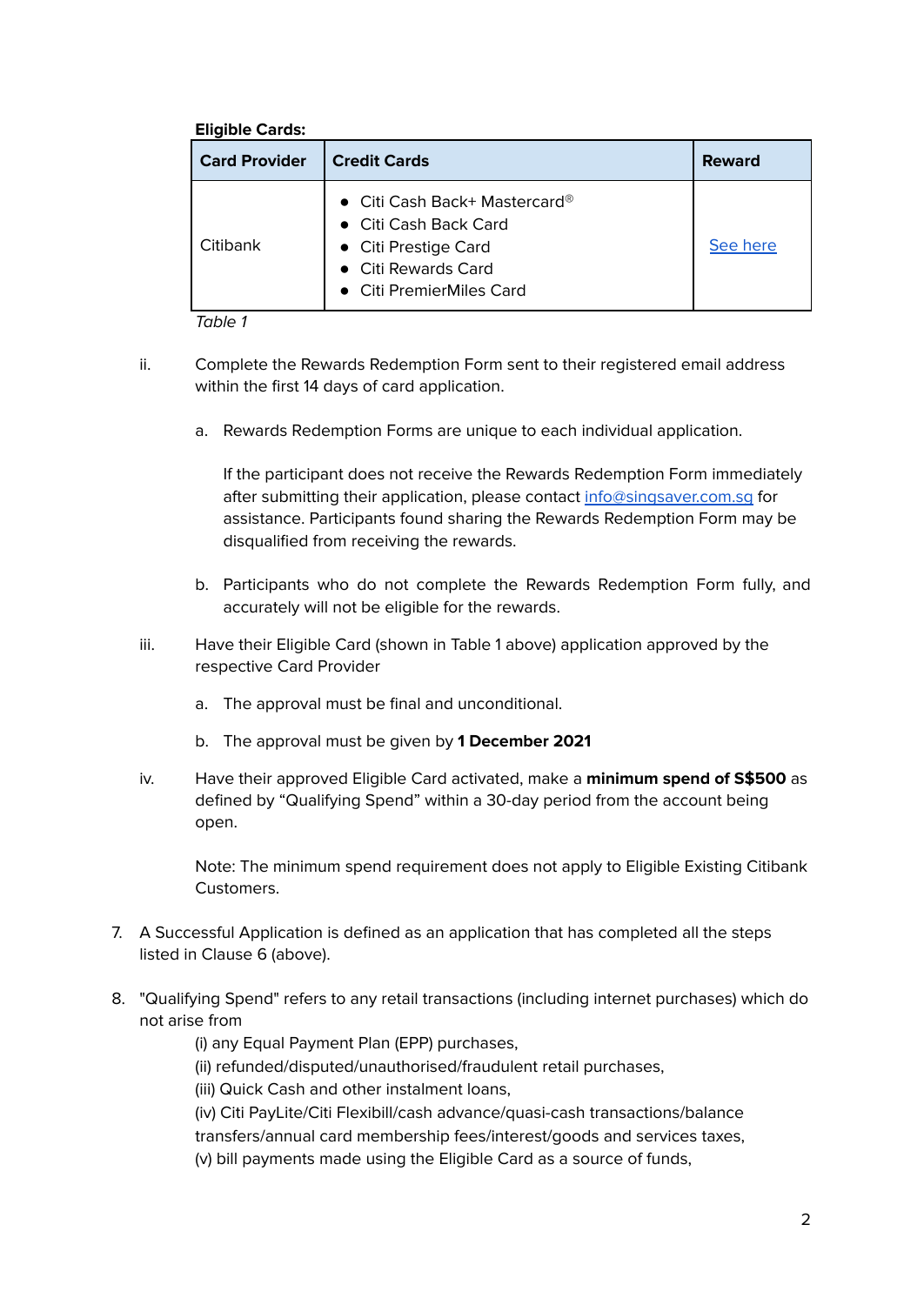(vi) late payment fees and (vii) any other form of service/ miscellaneous fees.

9. A Successful Applicant who qualifies to receive the Reward(s) will receive a Rewards Notification from SingSaver confirming the redemption details within **four (4) calendar months** from the date of completion of all the promotion criteria stated in clause 6 (above), unless otherwise stated.

Successful Applicants must ensure that the Eligible Card is valid and in good standing (not cancelled or blocked) at point of gift fulfilment and must retain the Eligible Card and not cancel it for a period of 12 months from the date of approval (the "**Retention Period**") SingSaver reserves the right to retract, seek the return of and/or otherwise cancel the Reward if a Successful Applicant cancels the Eligible Card before the expiry of the Retention Period.

- a. Physical Rewards Examples include: AirPods, cash
	- i. Successful Applicants will receive an email from SingSaver confirming the redemption details for the Rewards ("Rewards Notification Email"). Successful Applicants are encouraged to check spam/junk folders for the Rewards Notification Email as there may be accidental redirects by the email client.
	- ii. Rewards that are not claimed past the collection period stipulated on the Rewards Notification Email will be forfeited.
- b. PayNow Rewards Successful Applicants:
	- i. Consent to receive any applicable reward for this promotion via the registered PayNow mobile number provided in the Reward Redemption Form;
	- ii. Are responsible for ensuring that the phone number provided in the Rewards Redemption Form is the correct phone number linked to their registered PayNow account;
	- iii. Acknowledge that once submitted, the mobile number provided cannot be amended and that the Rewards will not be re-issued to customers who have provided inaccurate phone numbers.
	- iv. Will be notified of successful reward issuance via email from SingSaver, to the email address provided in the Rewards Redemption Form ("Rewards Notification Email"). Successful Applicants are encouraged to check spam/junk folders for the Rewards Notification Email as there may be accidental redirects by the email client.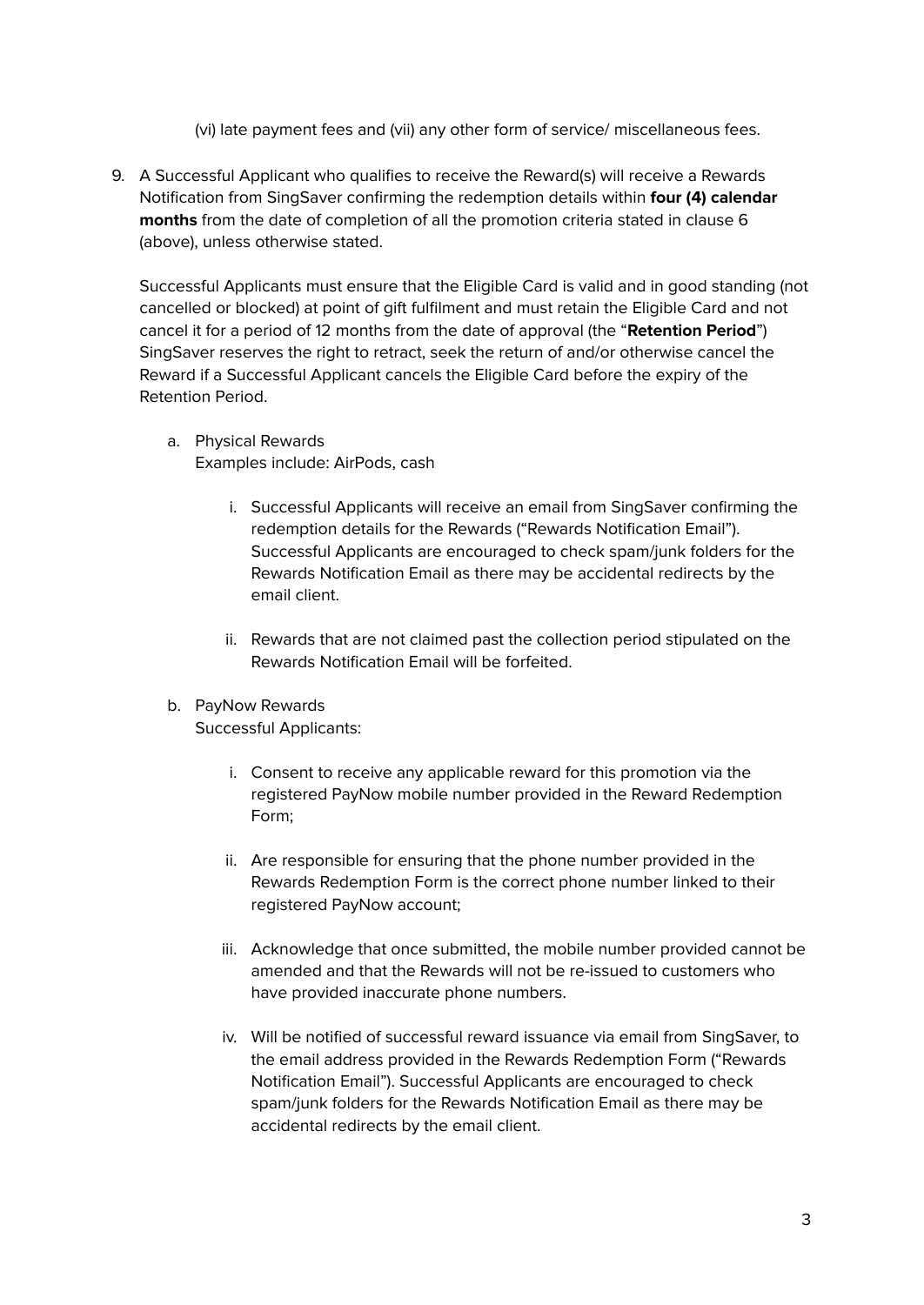- c. Cash Back Rewards
	- i. Cash Back Rewards are distributed by the Card Provider. Successful Applicants notifications vary from Card Provider to Card Provider. Successful Applicants should approach the Card Provider for any queries.
- 10. Each Successful Application will receive the SingSaver Exclusive Gift ("Rewards"), based on the pre-selected rewards and status:
	- i. Citibank Credit Card
		- a. "Eligible New Citibank Customer" refers to an individual who:
			- i. does not have an existing Citibank Credit Card account\* at the time his/her application for any Eligible Citibank Product under this Promotion is approved; and
			- ii. did not previously have a Citibank Credit Card account that was terminated/closed (whether by the individual or by Citibank) in the last twelve (12) months immediately prior to the commencement of the Application Period; and
			- iii. is not a United States ("U.S.") Citizen, U.S. Resident, or U.S. Green Card holder. A person is a "U.S. Resident" if he is present in the U.S. for more than 31 days in the current calendar year, and for an average of at least 183 days over the current calendar year and the preceding calendar years.
			- iv. is not an employee of Citibank and its affiliates.
			- v. is not an individual resident of the European Union, European Economic Area (EEA), Switzerland, Guernsey, Jersey, Monaco, San Marino, Vatican, The Isle of Man or the UK
		- b. "Eligible Existing Citibank Customer" refers to an individual who:
			- i. has an existing Citibank Credit Card account\* at the time his/her application for any Eligible Citibank Product under this Promotion is approved; and
			- ii. previously have a Citibank Credit Card account that was terminated/closed (whether by the individual or by Citibank) in the last twelve (12) months immediately prior to the commencement of the Application Period; and
			- iii. is not a United States ("U.S.") Citizen, U.S. Resident, or U.S. Green Card holder. A person is a "U.S. Resident" if he is present in the U.S. for more than 31 days in the current calendar year, and for an average of at least 183 days over the current calendar year and the preceding calendar years.
			- iv. is not an employee of Citibank or any of its subsidiaries.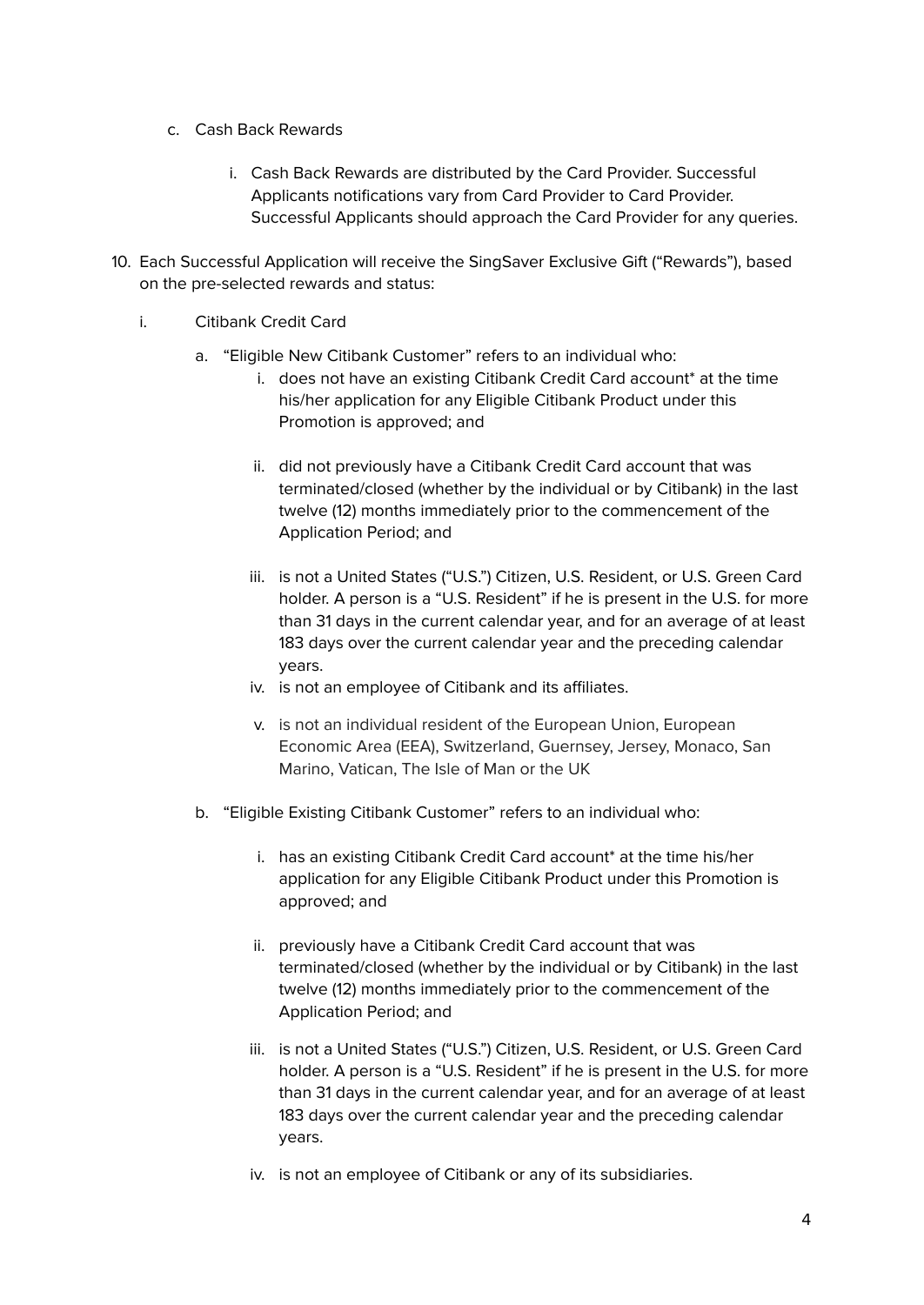v. is not an individual resident of the European Union, European Economic Area (EEA), Switzerland, Guernsey, Jersey, Monaco, San Marino, Vatican, The Isle of Man or the UK

\* For clarity, an existing Citibank Credit Card account includes an application to upgrade any existing Citibank Credit Card as well as an application for any Citibank Credit Card that has been approved by Citibank even if the physical Citibank Credit Card has not been received by the customer and/or has not been activated or utilized by the customer

- c. All queries regarding the Eligible Cards, including but not limited to application status and the Eligible Cards themselves should be directed to Citibank.
- d. This is a SingSaver promotion. All queries/disputes relating to the promotion should be directed to SingSaver. Citibank shall not be responsible for any loss or damage suffered by an Eligible Customer in connection with this Promotion and/or the Rewards.

<span id="page-5-0"></span>

| <b>Citibank Credit Card</b>                                                                                         | <b>SingSaver Exclusive Gift for</b><br><b>Eligible</b><br><b>New Citibank Customer</b> | <b>SingSaver Exclusive</b><br><b>Gift/Voucher for Eligible</b><br><b>Existing Citibank</b><br><b>Customer</b> |
|---------------------------------------------------------------------------------------------------------------------|----------------------------------------------------------------------------------------|---------------------------------------------------------------------------------------------------------------|
| Citi Cash Back+                                                                                                     | <b>From 18 - 31 October 2021</b><br>(Both Days Inclusive)                              |                                                                                                               |
| Mastercard <sup>®</sup><br>Citi Cash Back Card<br>Citi Rewards Card<br>Citi Prestige Card<br>Citi PremierMiles Card | **ErgoTune Supreme<br>(worth S\$599)^                                                  | From 18 - 31 October<br>2021<br>(Both Days Inclusive)<br>S\$30 Cash via PayNow                                |
|                                                                                                                     | <b>OR</b><br>*Apple Watch SE (worth S\$419)^                                           |                                                                                                               |
|                                                                                                                     | <b>OR</b>                                                                              |                                                                                                               |
|                                                                                                                     | S\$350 Cash via PayNow^                                                                |                                                                                                               |

Table 2

**^** Selection will be made on the Rewards Redemption Form. Once submitted, the selection cannot be changed.

\*Colour selection will be done during redemption collection. Colours are subject to availability.

\*\*Free delivery but assembly charges of S\$29 apply.

11. If the Eligible Participant fails to receive a Rewards Notification from SingSaver within **four (4) calendar months** from date of completion of all the promotion criteria stated in clause 6 (above), kindly drop an email to [info@singsaver.com.sg](mailto:info@singsaver.com.sg) for assistance.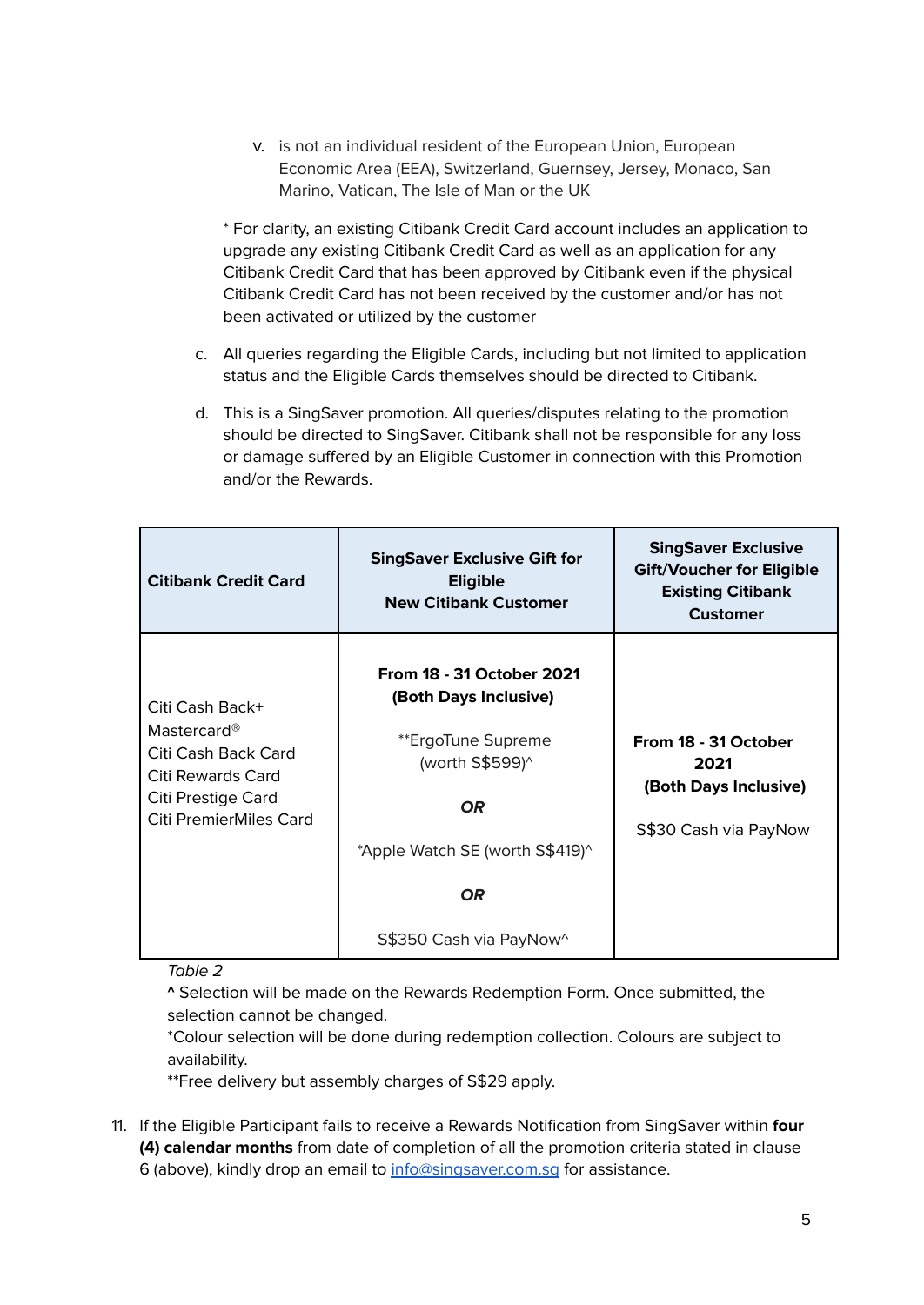**All promotion rewards will cease 6 months** after the promotion end date, any queries received after that will not receive a response.

- 12. All Reward Redemption Forms received after 14 days from the specified Promotion Period, or submitted through any means other than specified above, will not be eligible for the Promotion. Any correspondence on missing and/or delayed submissions shall not be reviewed or responded to by SingSaver.
- 13. SingSaver reserves the final right to change the Rewards given. In the case of delays in the delivery of the Rewards, SingSaver will notify the recipients and make the necessary arrangements to deliver the Rewards.
- 14. SingSaver reserves the right to reject any Reward redemption if the application is found to be made via other channels, or completed outside of the Promotion Period, and/or fraudulent, against the spirit of the promotion, or non-compliant with the Promotion Terms and Conditions. In the event of disputes, SingSaver's decision shall be final.

Where we suspect a participant is participating in any form of unlawful activity or fraud, we reserve the right to report such activity or suspicions to the police or relevant authorities.

- 15. An Eligible Participant will only be entitled to receive one (1) Reward as an Eligible New Customer. Customers who subsequently apply for additional cards will be considered Eligible Existing Customers.
- 16. This promotion cannot be combined with any other offers. The Successful Applicant shall NOT be further entitled to receive other rewards in relation to the same application for the Eligible Card, if any.
- 17. Approval of any Eligible Card is still subject to the Bank's discretion. SingSaver does not guarantee the approval of any product.
- 18. By applying for an Eligible Card as part of this Promotion, an Eligible Participant agrees and consents to:
	- a. SingSaver sending the information in the Rewards Redemption Form to SingSaver's promotion partners to facilitate his/her application for the Eligible Card; and
	- b. the Card Provider disclosing to SingSaver information relating to his/her application for an Eligible Card in connection with the Promotion; and
	- c. SingSaver sending relevant information in the Rewards Redemption Form to SingSaver's promotion partners to facilitate his/her redemption of the Reward
- 19. SingSaver reserves the right to (at its own discretion) disqualify any participant and withhold or confiscate in full or part, any SingSaver rewards if the participant is found to be, or reasonably suspected of participating in any form of fraudulent practices (including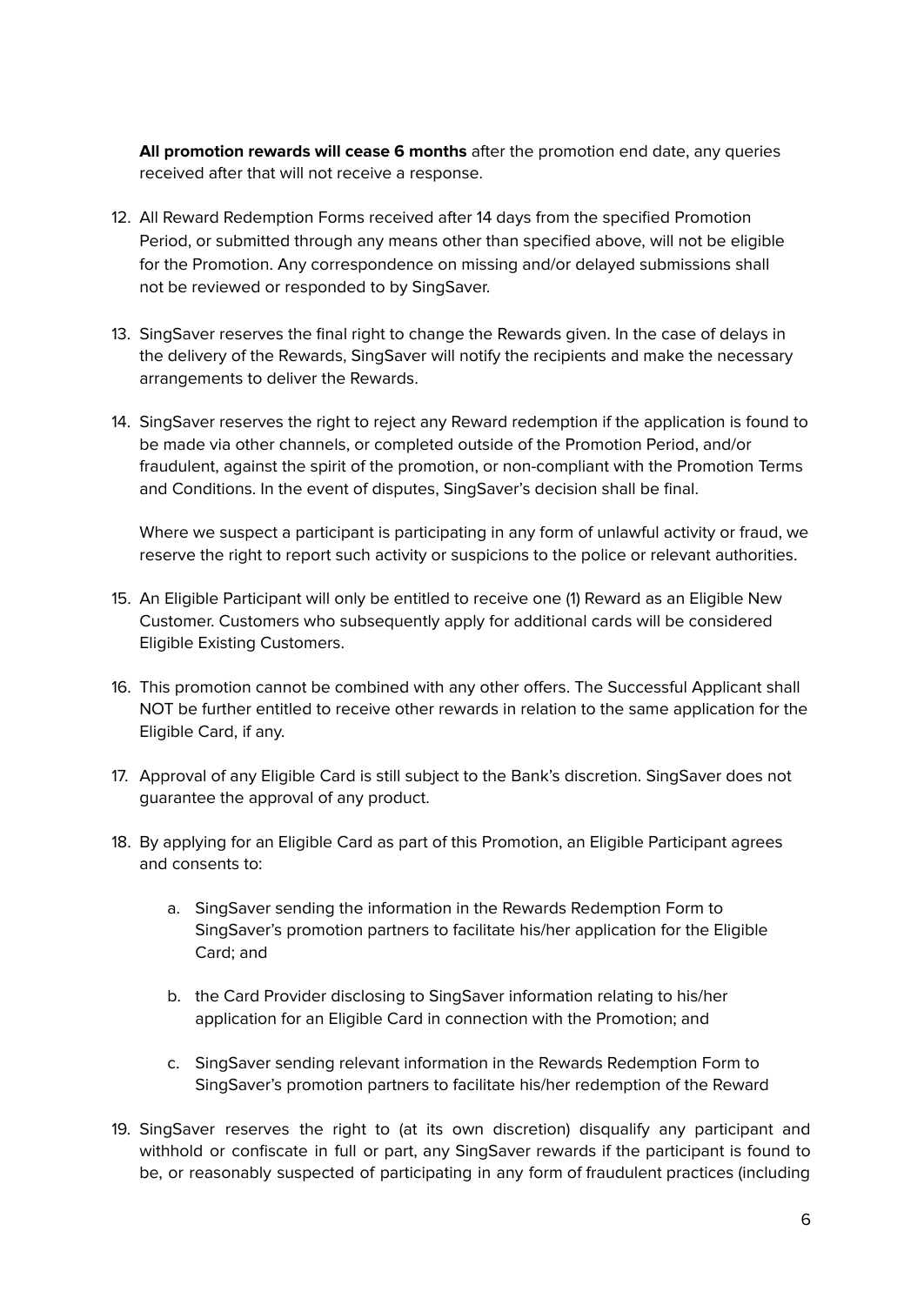but not limited to false identities, doctoring images, wilful spamming or manipulation of any SingSaver's processes, or website).

Where SingSaver suspects a participant has participated in any form of unlawful activity or fraud, SingSaver reserves the right to report such activity or suspicions to the police or relevant authorities.

- 20. SingSaver may modify, vary, add, delete or otherwise revise any of the terms and conditions governing the Promotion at any time at their sole and absolute discretion, without prior notice or reason.
- 21. By agreeing to the terms and conditions of this Promotion, you agree to receive communications from SingSaver via email and/or verified mobile number, including but not limited to SMS and calls, in accordance with [SingSaver's](https://www.singsaver.com.sg/privacy-policy) Privacy Policy.
- 22. The SingSaver General Promotion Terms and [Conditions](https://docs.google.com/document/d/11w6Fqh5zk5puCfI4R1Icvq4fWKDflLqS3DJAFmnofjk/edit#heading=h.h5j01ssvgvg) also apply to this Promotion. By agreeing to the terms and conditions of this Promotion, you also agree to the [Terms](https://www.singsaver.com.sg/terms) and [Conditions](https://www.singsaver.com.sg/terms) of use of SingSaver.
- 23. Participants should refer to the provider or bank (as the case may be) website for the most updated rewards eligibility for the product(s) concerned.
- 24. SingSaver strives to keep our information accurate and up to date however it may sometimes differ from the information on the financial institution, service provider or specific product's site. Eligible Participants should refer to the bank's website for the most updated rates/fees/T&Cs etc on the respective product.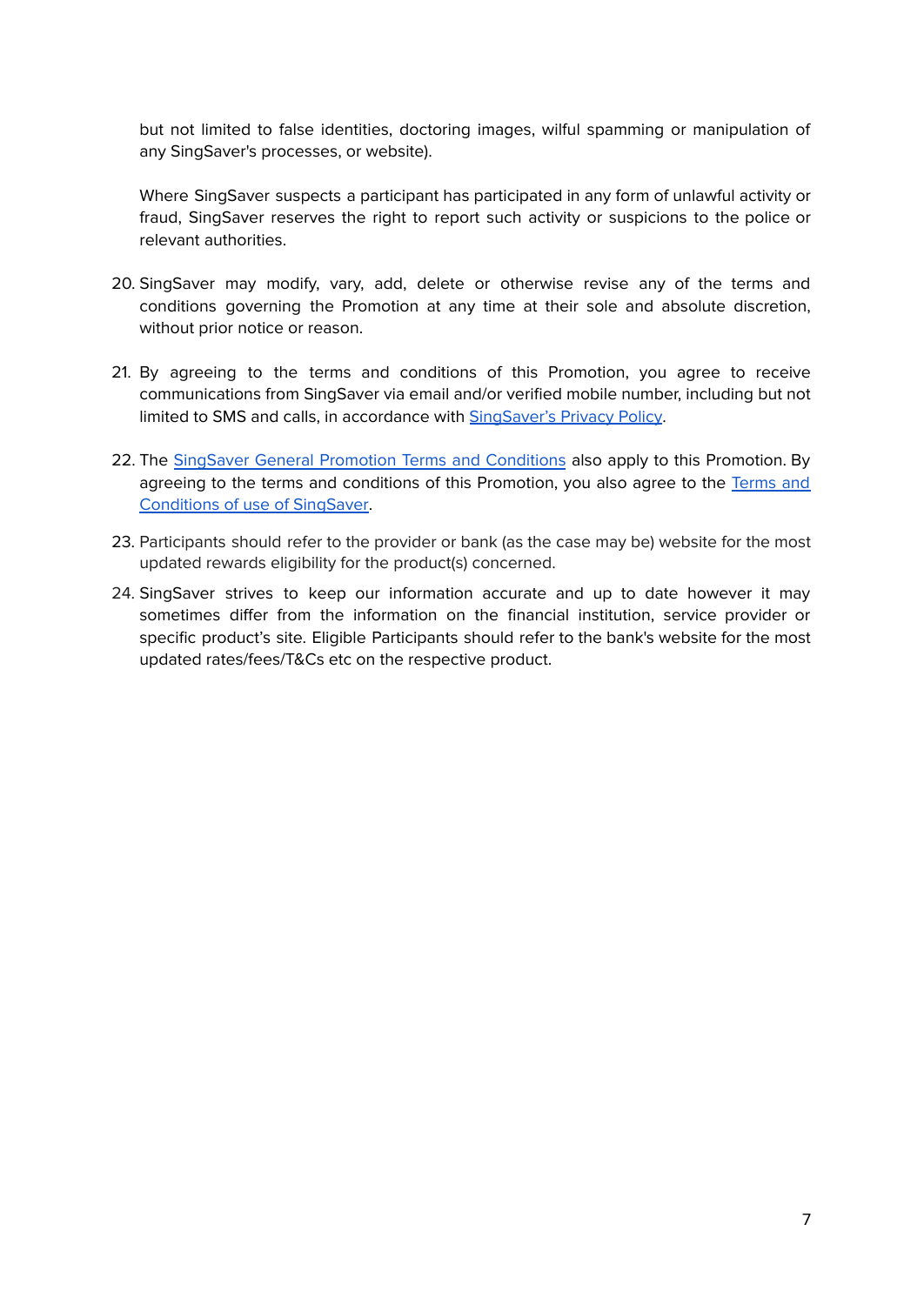### <span id="page-8-0"></span>**Standard Chartered Credit Card**

- 1. The promotion period ("Promotion Period") is on **8 - 31 October 2021,** both days inclusive, unless otherwise stated.
- 2. All applications received after the specified Promotion Period, or submitted through any means other than specified below, will not be eligible for the Promotion. Any correspondence on missing and/or delayed submissions shall not be entertained.
- 3. This promotion ("Promotion") is organised by SingSaver Pte Ltd ("SingSaver") and is open to all residents of Singapore. Residents of Singapore include Singaporeans, Permanent Residents and foreigners holding Employment Passes, S Passes and work permits. SingSaver reserves all rights to reject any rewards redemption submissions if the user is not a resident of Singapore.
- 4. By participating in this Promotion, each participant agrees to be bound by these Terms and Conditions. SingSaver reserves the right to amend the Terms and Conditions of the Promotion at any time, without prior notice.
- 5. To be eligible for the Promotion ("Eligible Participants"), the participant must:
	- i. Submit an application for a credit card ("Eligible Card", Table 1 below) on the promotion website <https://www.singsaver.com.sg/> ("Promotion Page") as a main cardholder during the Promotion Period.

| Card<br><b>Provider</b>              | <b>Credit Cards</b>                                                                                                               | <b>Reward</b> |
|--------------------------------------|-----------------------------------------------------------------------------------------------------------------------------------|---------------|
| Standard<br>Chartered<br><b>Bank</b> | • Standard Chartered Unlimited Credit Card<br>• Standard Chartered Rewards+ Credit Card<br>• Standard Chartered Smart Credit Card | See here      |

#### **Eligible Cards:**

Table 1: Eligible cards

Complete the Rewards Redemption Form sent to their registered email address within the first 14 days of card application.

a. Rewards Redemption Forms are unique to each individual application.

If the participant does not receive the Rewards Redemption Form immediately after submitting their application, please contact [info@singsaver.com.sg](mailto:info@singsaver.com.sg) **immediately** for assistance. Participants found sharing the Rewards Redemption Form may be disqualified from receiving the rewards.

b. Participants who do not complete the Rewards Redemption Form fully, and accurately will not be eligible for the rewards.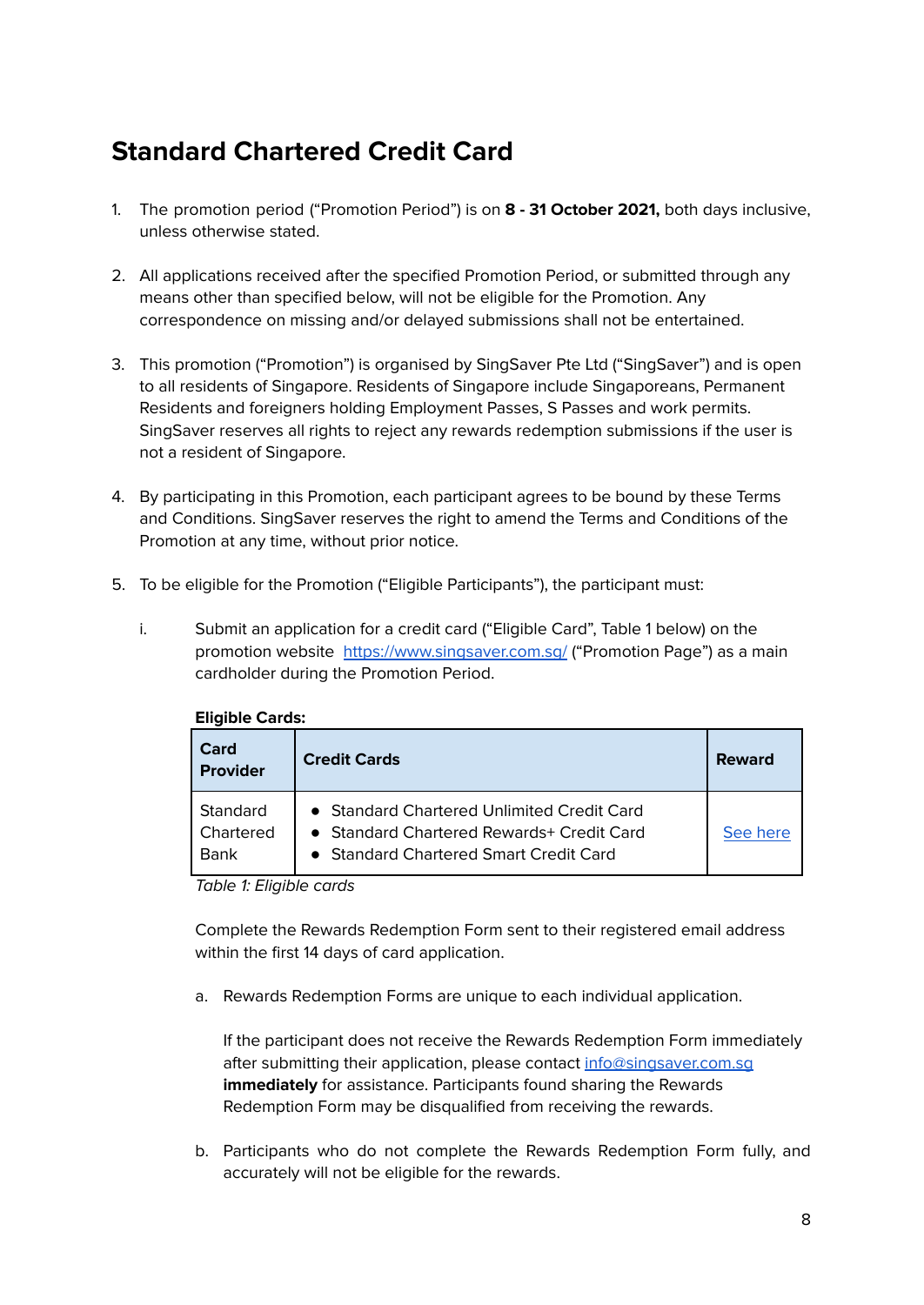- ii. Have their Eligible Card (shown in Table 1 above) application approved by the respective Card Provider
	- a. The approval must be final and unconditional.
	- b. The approval must be given by **14 days after 31 October 2021.**
- iii. Have their approved Eligible Card activated within the first 30 days of card approval. **Note that the 30-day card activation clause applies to physical credit credit cards only, i.e. if digital CC is activated and physical CC is not activated, Standard Chartered card applicants will not be eligible for the gift.**

Missing the deadline for physical card activation will result in forfeiture of the Gift Reward, even if it is a result of loss of card or non-receipt of physical credit cards, or any other reasons, subject to Standard Chartered Bank's discretion. Please reach out to Standard Chartered Bank for replacement or further enquiries.

iv. Make a **minimum spend of S\$300** as defined by "Qualifying Spend" within a 30-day period from the account being open and in any event no later than **30 November 2021.**

"Qualifying Spend" refers to any retail transactions (including internet purchases) which do not arise from

(i) any Equal Payment Plan (EPP) purchases,

(ii) refunded/disputed/unauthorised/fraudulent retail purchases,

(iii) Quick Cash and other instalment loans,

(iv) bill payments made using the Eligible Card as a source of funds,

(v) late payment fees and (vii) any other form of service/ miscellaneous fees.

- v. "Qualifying Spend" inclusion apply for putting new credit card-on-file on under one or more of the following Merchant where the cardholder authorizes the merchant to store their credentials (including, but not limited to, an account number or payment token) for future transactions.>; and
- vi. "Qualifying Spend" exclusions apply for any transaction classified under one or more of the following Merchant Category Codes: (i) 6051 (Non-Financial Institutions – Foreign Currency, Non-Fiat Currency (for example: Cryptocurrency), Money Orders (Not Money Transfer), Account Funding (not Stored Value Load), Travelers Cheques, and Debt Repayment), (ii) 6211 (Security Brokers/Dealers), (iii) 4829 (Money Transfer) and 6513 (Real Estate Agents and Managers), (iv) 8211 (Elementary and Secondary Schools), (v) 8220 (Colleges, Universities, Professional Schools, and Junior Colleges), (vi) 8241 (Correspondence Schools), 8244 (Business and Secretarial Schools), (vii) 8249 (Vocational and Trade Schools) and 8299 (Schools and Educational Services (Not Elsewhere Classified), (ix) 9211 (Court Costs, Including Alimony and Child Support), (x) 9222 (Fines), 9223 (Bail and Bond Payments),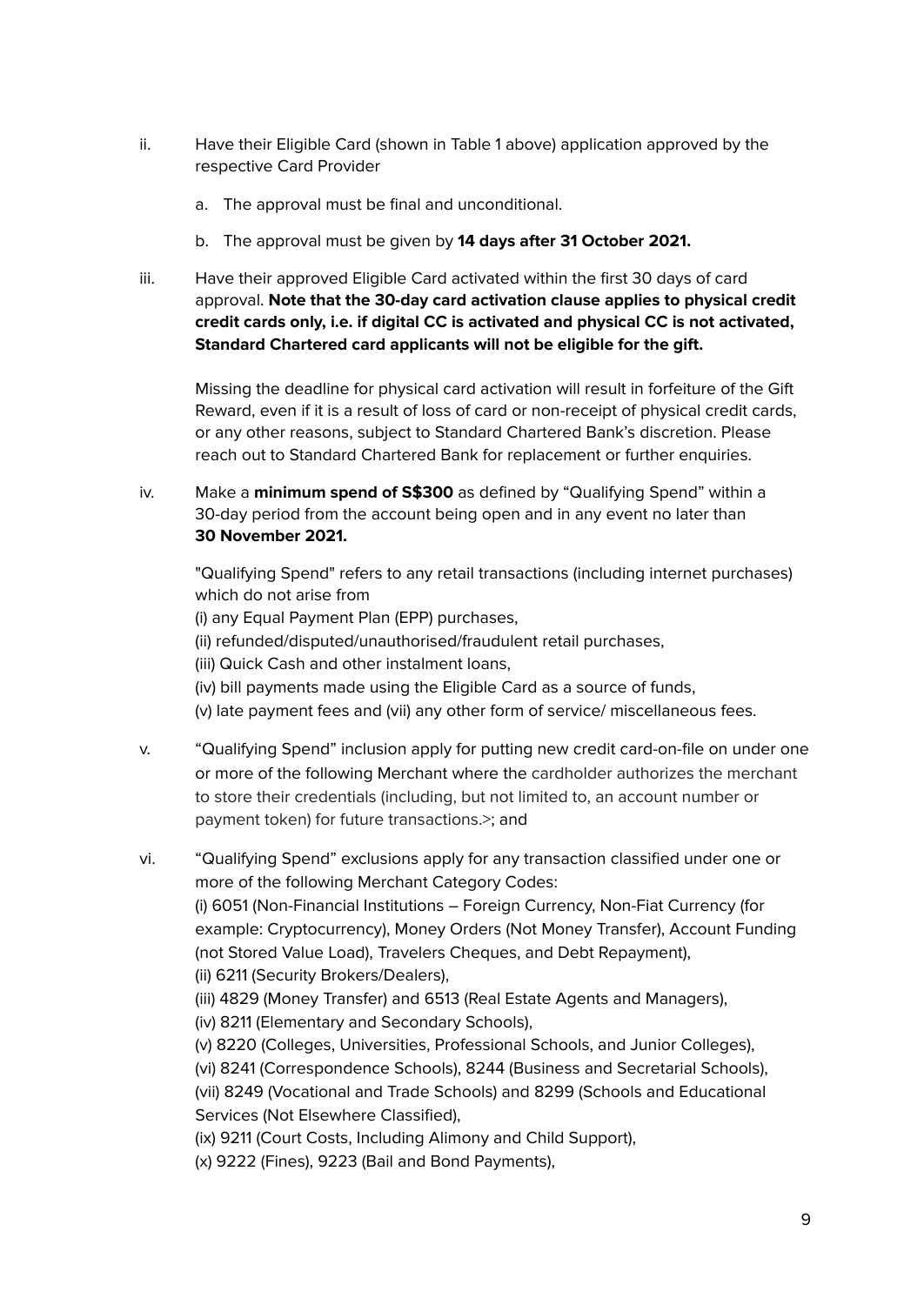(xi) 9311 (Tax Payments)

(xii) 9399 (Government Services (Not Elsewhere Classified))

(xiii) 9402 (Postal Services – Government Only) and 9405 (U.S. Federal

Government Agencies or Departments);

(xiv) 8398 (Charitable Social Service Organizations), 8651 (Political Organizations) and 8661 (Religious Organizations);

(xv) 7523 (Parking Lots, Parking Meters and Garages);

(xvi) 7349 (Cleaning, Maintenance and Janitorial Services); and

- a. any cash advance;
- b. any fees or charges (including but not limited to annual card fees, service fees, interest charges, cheque processing fees, administrative fees, finance charges, and/or late payment charges and other miscellaneous fees and charges);
- c. any Credit Card Funds Transfer;
- d. any monthly instalment of an EasyPay transaction;
- e. any amount charged to your credit card that is subsequently cancelled, voided, refunded or reversed;
- f. recurring payments (being automatic payments where you (including your supplementary cardholder(s) on your credit card account) have given a one-time authorisation or instruction for the merchant to charge the payment directly to your credit card at a fixed interval, such as transactions made pursuant to Standard Chartered Bank (Singapore) Limited's 0% Interest Instalment Plan) or payments made to all billing organisations using Standard Chartered Online Banking or *mobile app*:
- g. AXS, SAM or ATM transactions made using your credit card;
- h. amounts which have been rolled over from any preceding month's statement;
- i. tax refunds credited into your credit card *account*:
- j. any insurance premiums charged to your credit card;
- k. any payments related to betting (including lottery tickets, casino gaming chips, off-track betting, and wagers at race tracks) through any channel charged to your credit card.

vii. "Qualifying Spend" exclusions apply for any top-ups or payment of funds to any prepaid cards and any prepaid accounts including without limitation, any transaction classified under either of the following Merchant Category Codes:

- a. Financial Institutions Merchandise, Services, and Debt Repayment (6012); or
- b. Non-Financial Institutions Stored Value Card Purchase/Load (6540); and
- c. Any top-ups or payment of funds to the following accounts or any other accounts as may be specified from time to time:

| l ez link pte ltd      | EZLINK         | <b>TRANSIT LINK</b>    |
|------------------------|----------------|------------------------|
| EZ LINK PTE LTD (FEVO) | <b>EZ LINK</b> | <b>TRANSIT LINK PL</b> |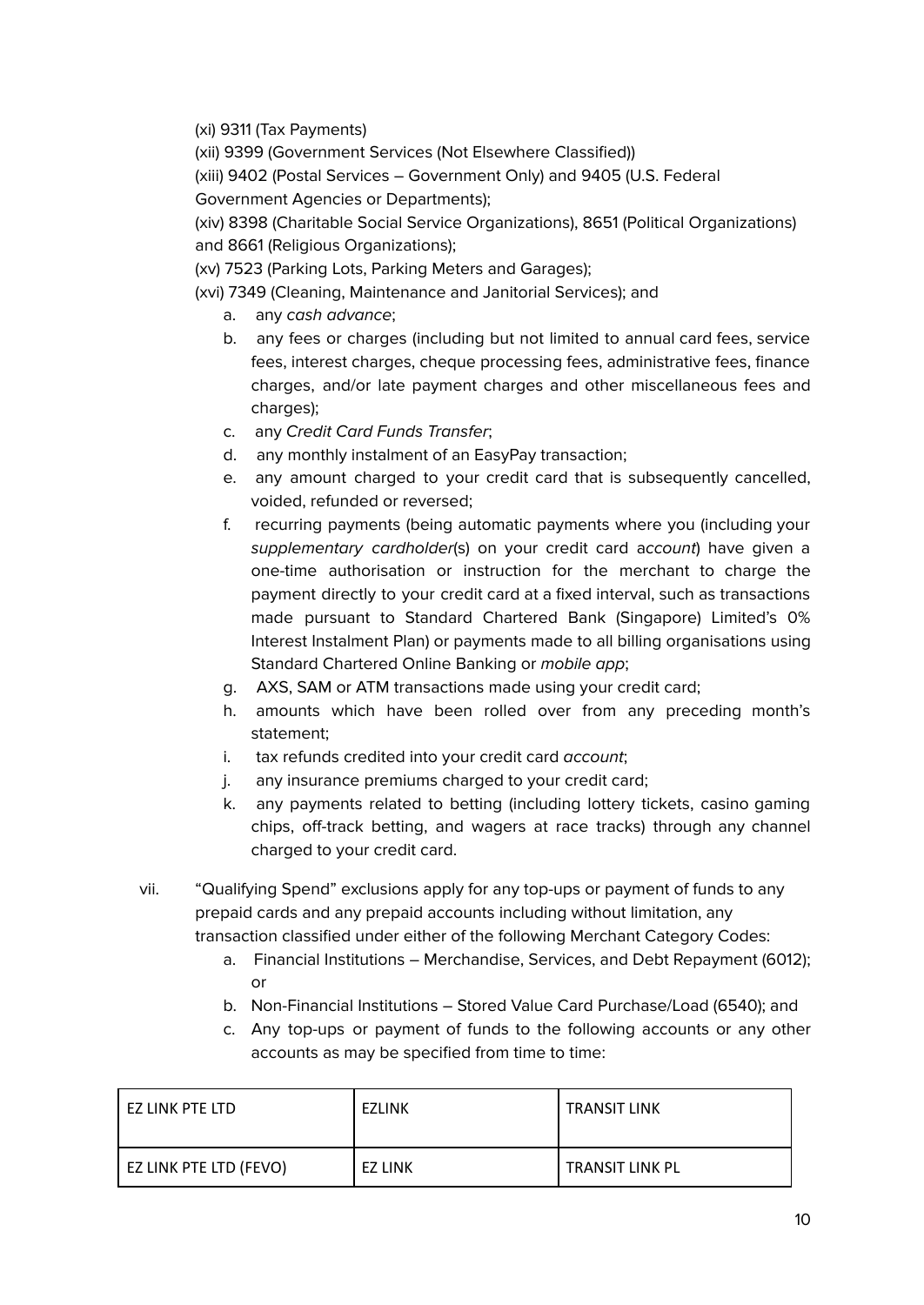| EZ-LINK PTE LTD SINGAPORE | EZLINKS.COM         | TRANSIT            |
|---------------------------|---------------------|--------------------|
| EZ-LINK TOP-UP KIOSK      | <b>FLASHPAY ATU</b> | PAYPAL BIZCONSULTA |
| EZ-LINK (IMAGINE CARD)    | <b>TRANSITLINK</b>  | PAYPAL CAPITALROYA |

- 6. A Successful Application is defined as an application that has completed all the steps listed in Clause 5 (above).
- 7. A Successful Applicant who qualifies to receive the Rewards will receive a Rewards Notification from SingSaver confirming the redemption details **within four (4) calendar months** from the date of completion of all the promotion criteria stated in clause 5 (above), unless otherwise stated.

Successful Applicants must ensure that the Eligible Card is valid and in good standing (not cancelled or blocked) at point of gift fulfilment

- a. Physical rewards Examples include: AirPods, cash
	- i. Successful Applicants will receive an email from SingSaver confirming the redemption details for the Rewards ("Rewards Notification Email"). Successful Applicants are encouraged to check spam/junk folders for the Rewards Notification Email as there may be accidental redirects by the email client.
	- ii. Rewards that are not claimed past the collection period stipulated on the Rewards Notification Email will be forfeited.
- b. PayNow rewards Successful Applicants:
	- i. Consent to receive any applicable reward for this promotion via the registered PayNow mobile number provided in the Reward Redemption Form;
	- ii. Are responsible for ensuring that the phone number provided in the Rewards Redemption Form is the correct phone number linked to their registered PayNow account;
	- iii. Acknowledge that once submitted, the mobile number provided cannot be amended and that the Rewards will not be re-issued to customers who have provided inaccurate phone numbers.
	- iv. Will be notified of successful reward issuance via email from SingSaver, to the email address provided in the Rewards Redemption Form ("Rewards Notification Email"). Successful Applicants are encouraged to check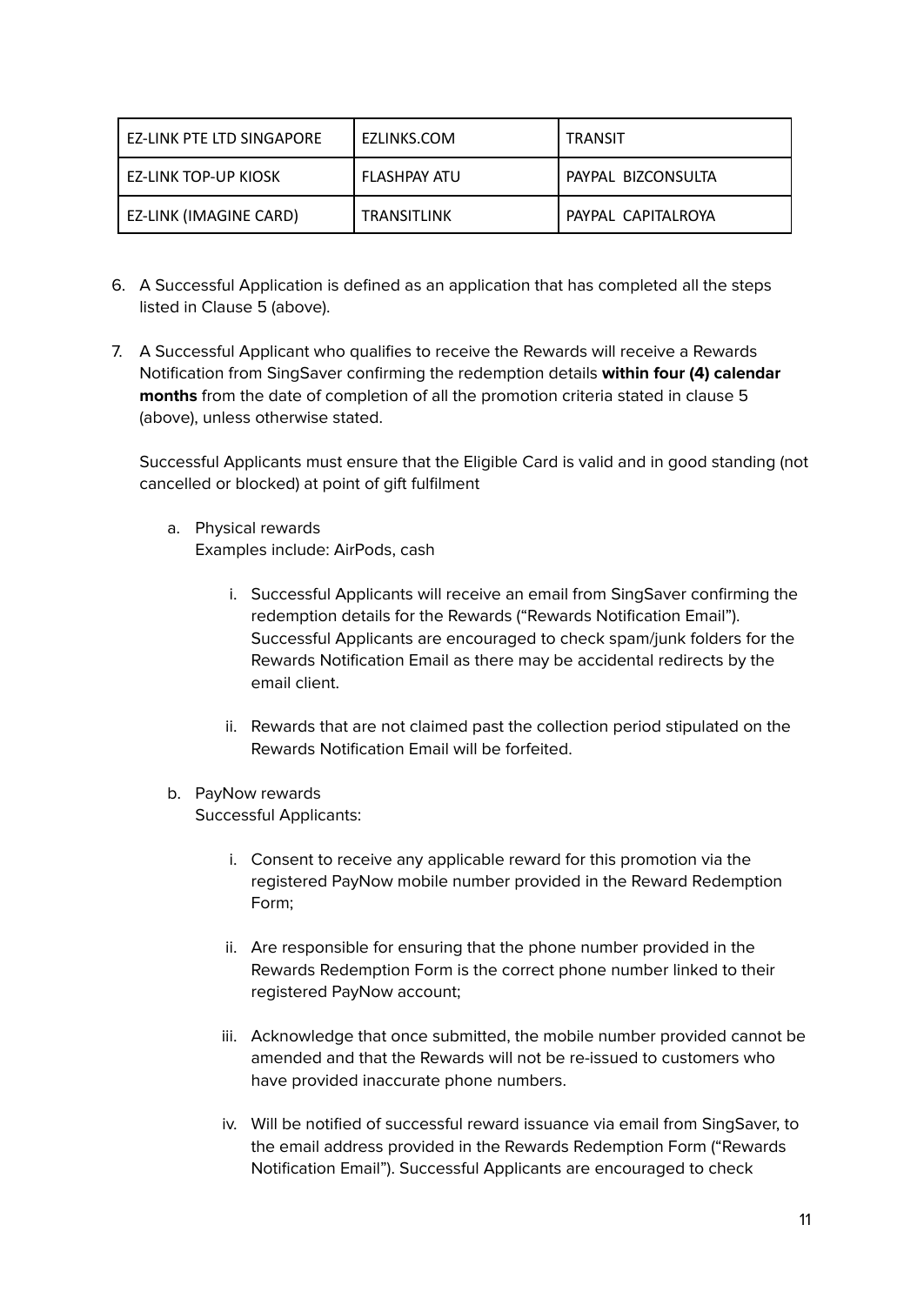spam/junk folders for the Rewards Notification Email as there may be accidental redirects by the email client.

- c. Cash Back Rewards
	- i. Cash Back Rewards are distributed by the Card Provider. Successful Applicants notifications vary from Card Provider to Card Provider. Successful Applicants should approach the Card Provider for any queries.
- 8. Each Successful Application will receive the SingSaver Exclusive Gift ("Rewards"), based on the pre-selected rewards and status:
	- i. Standard Chartered Bank (Singapore) Limited ("SCB") Credit Cards
		- a. "New SCB Cardholder" refers to a new Standard Chartered Bank (Singapore) Limited principal cardholder. In other words, you must not have any existing or previously cancelled credit cards in the last 12 months
		- b. "Existing SCB Cardholder" refers to a Standard Chartered Bank (Singapore) Limited principal cardholder with at least one (1) existing principal credit card with SCB at the point approval of your Eligible Card application or a previously cancelled credit card(s) with SCB in the last 12 months from the date the Eligible Card is approved. Must not have applied for the same credit card within the last 12 months from the date of application.
		- c. To be eligible, approved SCB Cardholders will need to activate and make a minimum spend on their Standard Chartered Credit Card within the first 30 days of approval and in any event no later than **30 November 2021.**

<span id="page-12-0"></span>

| <b>Eligible Product</b>                                   | <b>SingSaver Exclusive Gift for New</b><br><b>SCB Cardholders</b> | <b>SingSaver Exclusive Gift for</b><br><b>Existing SCB Cardholders</b> |
|-----------------------------------------------------------|-------------------------------------------------------------------|------------------------------------------------------------------------|
| <b>Standard Chartered</b><br><b>Unlimited Credit Card</b> | <b>From 8 - 31 October 2021</b><br>(Both Days Inclusive)          | <b>From 8 - 31 October 2021</b>                                        |
| Standard Chartered<br>Rewards+ Credit                     | Marshall Mode II<br>(worth \$299)^                                | (Both Days Inclusive)                                                  |
| Card                                                      |                                                                   | S\$30<br>Cash via PayNow                                               |
| <b>Standard Chartered</b>                                 | <b>OR</b>                                                         |                                                                        |
| <b>Smart Credit Card</b>                                  | S\$230 Cash via PayNow^                                           |                                                                        |

Table 2

^ Selection will be made on the Rewards Redemption Form. Once submitted, the selection cannot be changed.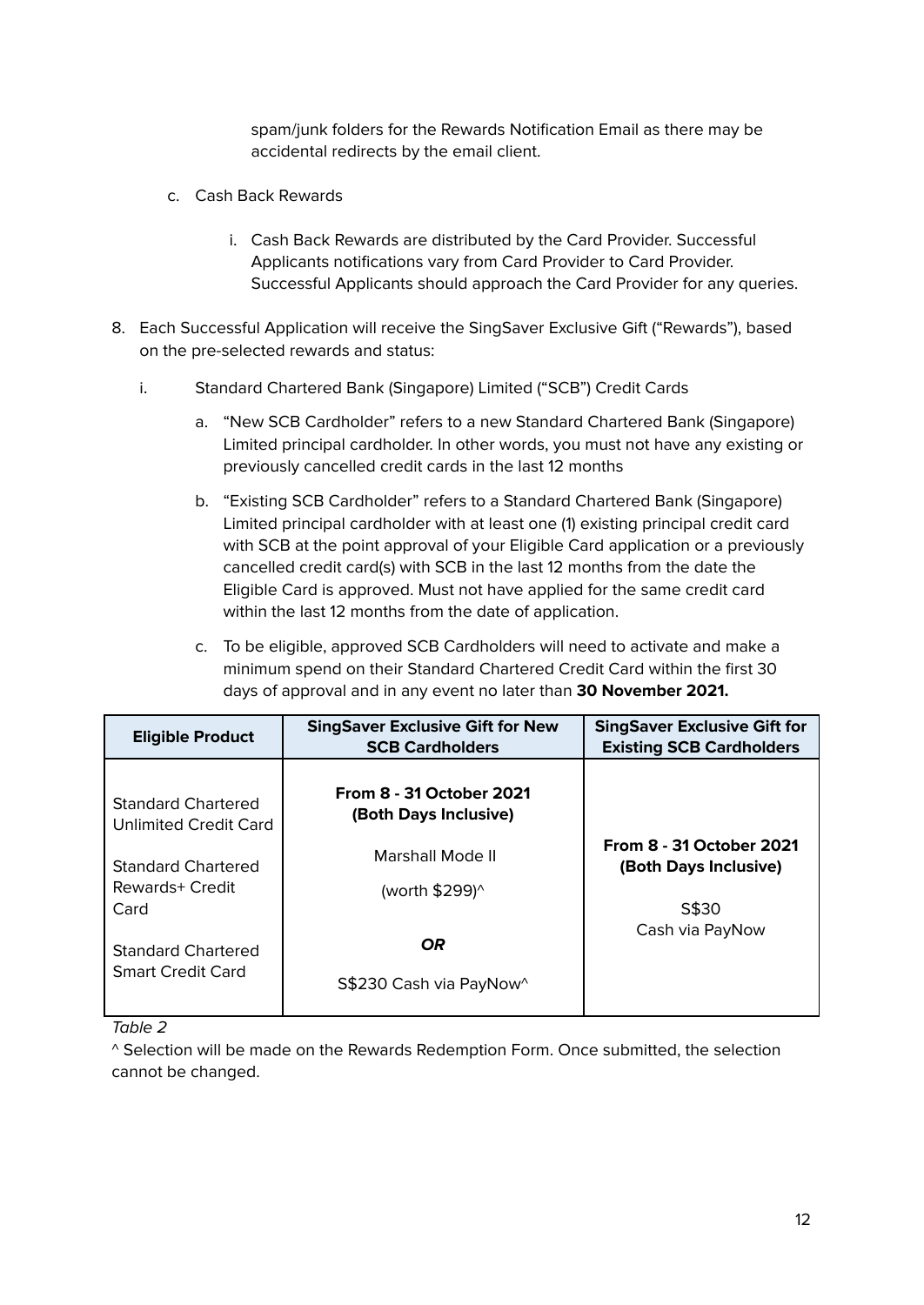- 9. If the Eligible Participant fails to receive a Rewards Notification from SingSaver **within four (4) calendar months** from date of completion of all the promotion criteria stated in clause 5 (above), kindly drop an email to info@singsaver.com.sq for assistance.
- 10. All Reward Redemption Forms received after 14 days from the specified Promotion Period, or submitted through any means other than specified above, will not be eligible for the Promotion. Any correspondence on missing and/or delayed submissions shall not be reviewed or responded to by SingSaver.
- 11. SingSaver reserves the final right to change the Rewards given. In the case of delays in the delivery of the Rewards, SingSaver will notify the recipients and make the necessary arrangements to deliver the Rewards.
- 12. SingSaver reserves the right to reject any Reward redemption if the application is found to be made via other channels, or completed outside of the Promotion Period, and/or fraudulent, against the spirit of the promotion, or non-compliant with the Promotion Terms and Conditions. In the event of disputes, SingSaver's decision shall be final.

Where we suspect a participant is participating in any form of unlawful activity or fraud, we reserve the right to report such activity or suspicions to the police or relevant authorities.

- 13. An Eligible Participant will only be entitled to receive one (1) Reward as an Eligible New Customer. Customers who subsequently apply for additional cards will be considered Eligible Existing Customers.
- 14. This promotion cannot be combined with any other offers. The Successful Applicant shall NOT be further entitled to receive other rewards in relation to the same application for the Eligible Card, if any.
- 15. Approval of any Eligible Card is still subject to the Bank's discretion. SingSaver does not guarantee the approval of any product.
- 16. By applying for an Eligible Card as part of this Promotion, each Participant agrees and consents under the Personal Data Protection Act (Cap 26 of 2012) to:
	- a. the relevant Card Provider disclosing to SIngSaver relevant card application information of the participant relating to his/her application for an Eligible Card in connection with the Promotion (including but not limited to the participant's Credit Card Application Reference Number) for the purpose of determining eligibility under clause 5.
	- b. SingSaver sending the information in the Rewards Redemption Form to SingSaver's promotion partners to facilitate his/her application for the Eligible Card; and
	- c. the Card Provider disclosing to SingSaver information relating to his/her application for an Eligible Card in connection with the Promotion; and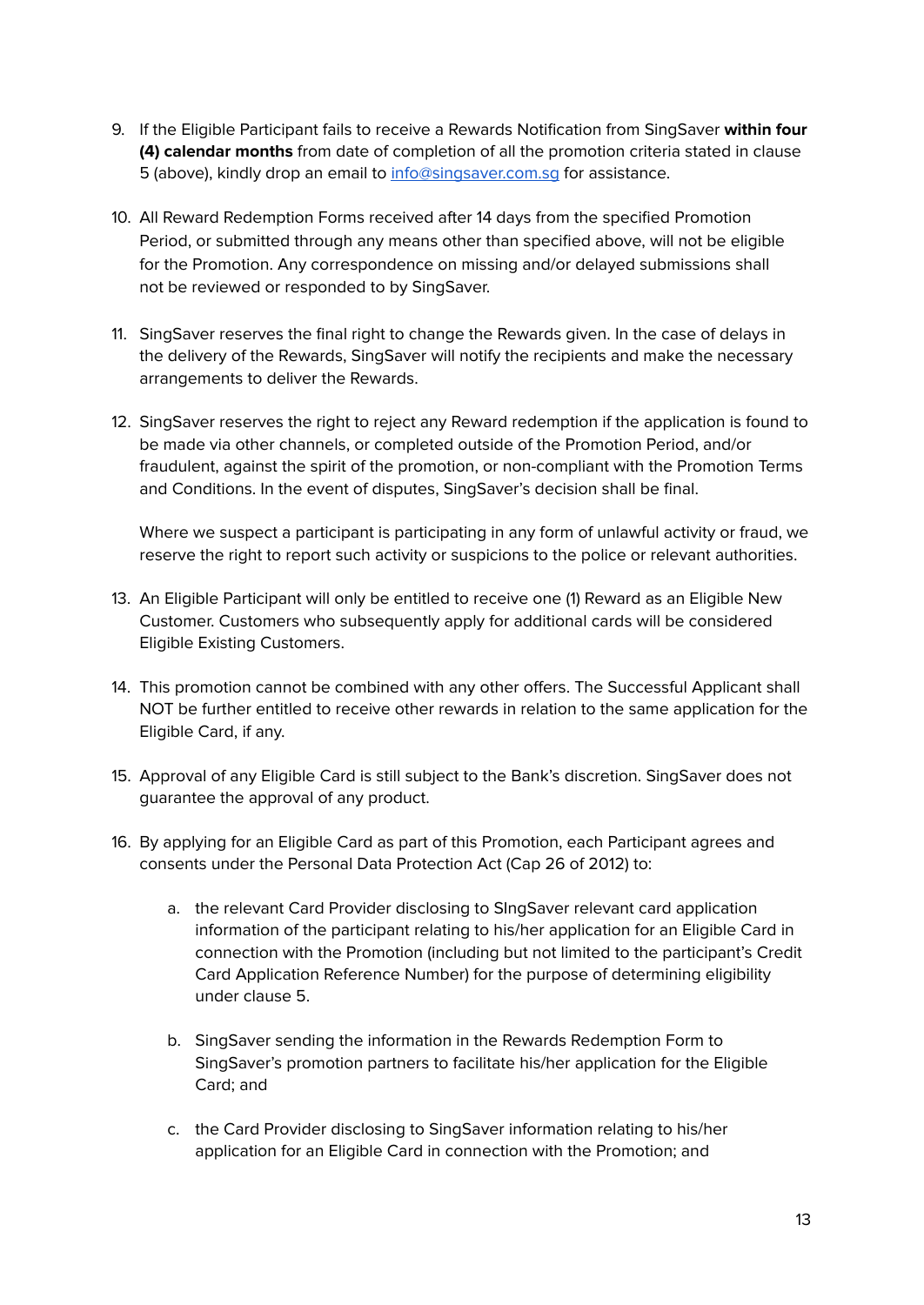- d. SingSaver sending relevant information in the Rewards Redemption Form to SingSaver's promotion partners to facilitate his/her redemption of the Reward
- 17. SingSaver reserves the right to (at its own discretion) disqualify any participant and withhold or confiscate in full or part, any SingSaver rewards if the participant is found to be, or reasonably suspected of participating in any form of fraudulent practices (including but not limited to false identities, doctoring images, wilful spamming or manipulation of any SingSaver's processes, or website).

Where SingSaver suspects a participant has participated in any form of unlawful activity or fraud, SingSaver reserves the right to report such activity or suspicions to the police or relevant authorities.

- 18. SingSaver may modify, vary, add, delete or otherwise revise any of the terms and conditions governing the Promotion at any time at their sole and absolute discretion, without prior notice or reason.
- 19. By agreeing to the terms and conditions of this Promotion, you agree to receive communications from SingSaver via email and/or verified mobile number, including but not limited to SMS and calls, in accordance with [SingSaver's](https://www.singsaver.com.sg/privacy-policy) Privacy Policy.
- 20. The SingSaver General Promotion Terms and [Conditions](https://docs.google.com/document/d/1pyYnDv3nF2llfvdcQW6YjnVueh32xXl1f4gjT_A7vHg/edit#heading=h.h5j01ssvgvg) also apply to this Promotion.
- 21. By agreeing to the terms and conditions of this Promotion, you also agree to the [Terms](https://www.singsaver.com.sg/terms) and [Conditions](https://www.singsaver.com.sg/terms) of use of SingSaver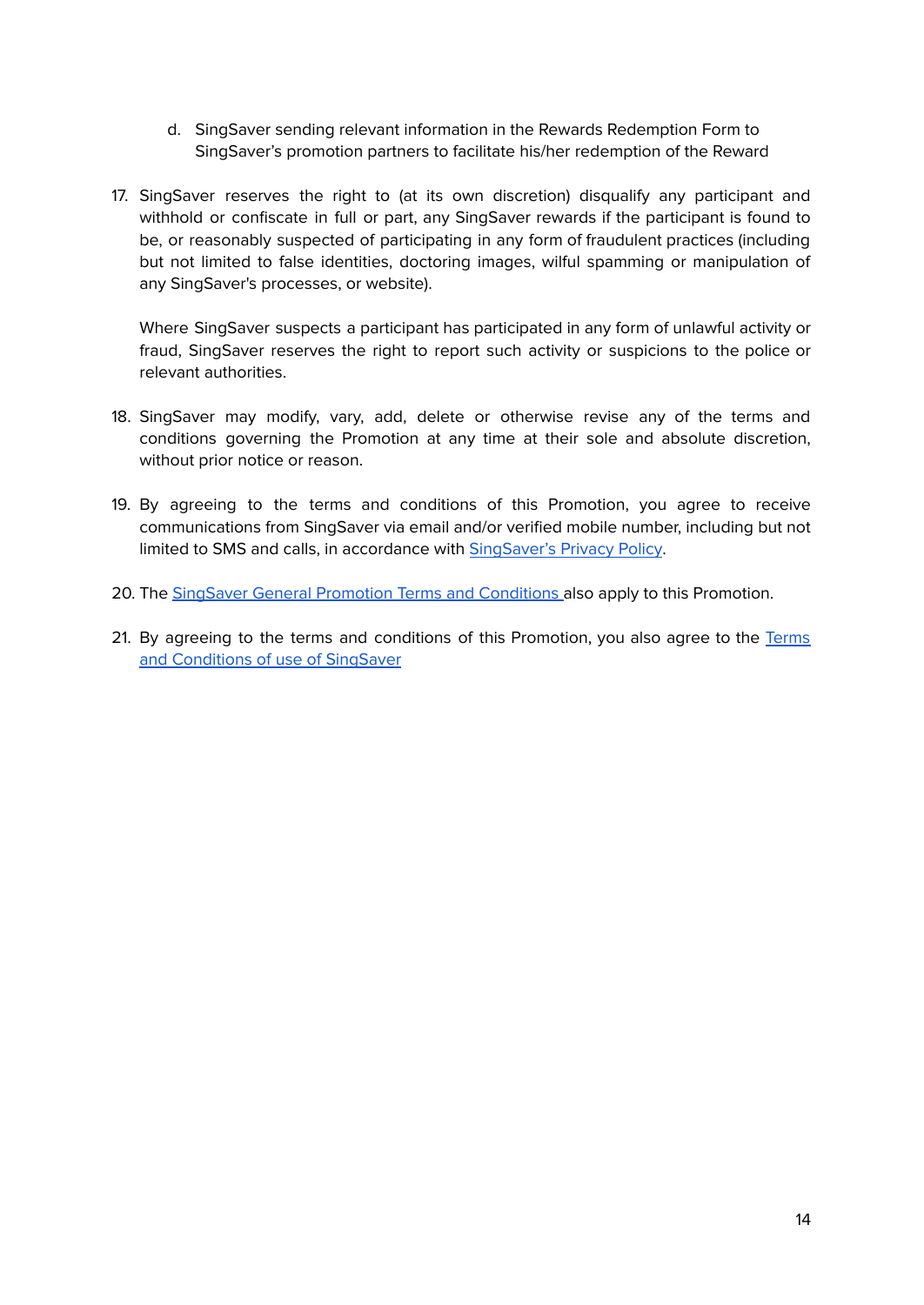#### <span id="page-15-0"></span>**CIMB Credit Cards**

- 1. The promotion period ("Promotion Period") is between **1 - 31 October 2021** both days inclusive, unless otherwise stated.
- 2. All applications received after the specified Promotion Period, or submitted through any means other than specified below, will not be eligible for the Promotion. Any correspondence on missing and/or delayed submissions shall not be entertained.
- 3. This promotion ("Promotion") is organised by SingSaver Pte Ltd ("SingSaver") and is open to all residents of Singapore. Residents of Singapore include Singaporeans, Permanent Residents and foreigners holding Employment Passes, S Passes and work permits. SingSaver reserves all rights to reject any rewards redemption submissions if the user is not a resident of Singapore.
- 4. By participating in this Promotion, each participant agrees to be bound by these Terms and Conditions. SingSaver reserves the right to amend the Terms and Conditions of the Promotion at any time, without prior notice.
- 5. To be eligible for the Promotion ("Eligible Participants"), the participant must:
	- i. Submit an application for a credit card ("Eligible Card", Table 1 below) on the promotion website <https://www.singsaver.com.sg/> ("Promotion Page") as a main cardholder during the Promotion Period.

| <b>Card Provider</b> | <b>Credit Cards</b>                                                           | <b>Reward</b> |
|----------------------|-------------------------------------------------------------------------------|---------------|
| <b>CIMB</b>          | • CIMB Visa Signature Card<br>• CIMB World Mastercard<br>• CIMB Visa Infinite | See here      |

#### **Eligible Cards:**

Table 1

- ii. Complete the Rewards Redemption Form sent to their registered email address within the first 14 days of card application.
	- a. Rewards Redemption Forms are unique to each individual application.

If the participant does not receive the Rewards Redemption Form immediately after submitting their application, please contact [info@singsaver.com.sg](mailto:info@singsaver.com.sg) for assistance. Participants found sharing the Rewards Redemption Form may be disqualified from receiving the rewards.

b. Participants who do not complete the Rewards Redemption Form fully, and accurately will not be eligible for the rewards.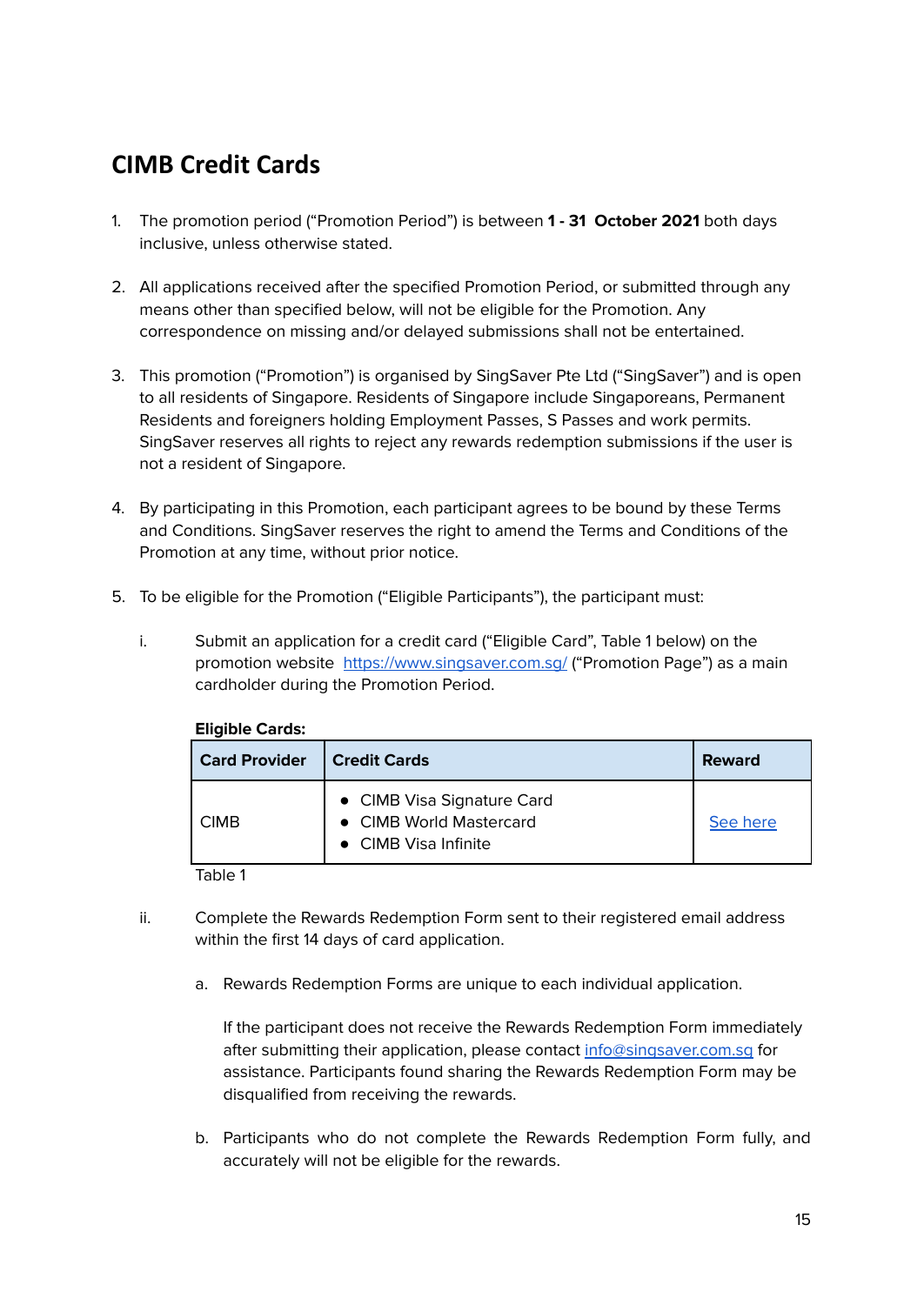- iii. Have their Eligible Card (shown in Table 1 above) application approved by the respective Card Provider
	- a. The approval must be final and unconditional.
	- b. The approval must be given by **30 November 2021.**
- iv. Have their approved Eligible Card activated, make a **minimum spend of S\$500 during the first 30 days from Eligible Card approval date and another S\$500 during the subsequent 30 days,** as defined by "Qualifying Spend".

Example of Qualifying Spend period of an Eligible Card approval date on 30 Oct 2021:

First thirty (30) days : 1 Nov 2021 – 30 Nov 2021 ;

Subsequent thirty (30) days : 1 Dec 2021 – 30 Dec 2021

- 6. A Successful Application is defined as an application that has completed all the steps listed in Clause 5 (above).
- 7. "Qualifying Spend" refers to any retail transactions (including internet purchases) which do not arise from
	- (i) ez-Link/TransitLink top-up/reload,
	- (ii) cash advances,
	- (iii) balance transfers,
	- (iv) funds transfers,
	- (v) CIMB 0% i.Pay Plan,
	- (vi) fees,
	- (vii) interest charges,
	- (viii) and/or any amount brought forward from the customer's last statement
- 8. A Successful Applicant who qualifies to receive the Rewards will receive a Rewards Notification from SingSaver confirming the redemption details within five (5) calendar months from the date of completion of all the promotion criteria stated in clause 5 (above), unless otherwise stated.

Successful Applicants must ensure that the Eligible Card is valid and in good standing (not cancelled or blocked) at point of gift fulfilment

- a. Physical rewards Examples include: FreeBuds, cash
	- i. Successful Applicants will receive an email from SingSaver confirming the redemption details for the Rewards ("Rewards Notification Email"). Successful Applicants are encouraged to check spam/junk folders for the Rewards Notification Email as there may be accidental redirects by the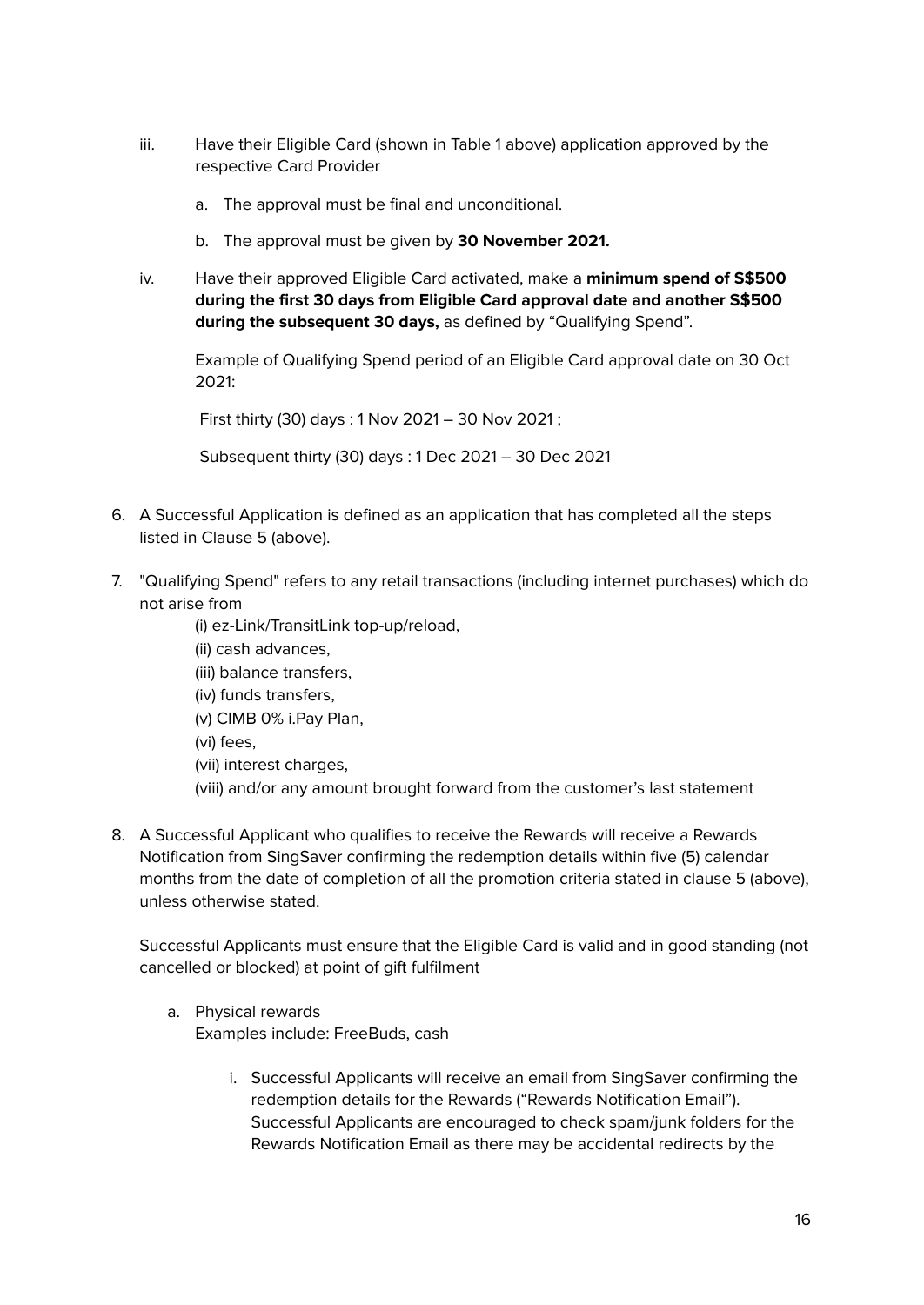email client.

- ii. Rewards that are not claimed past the collection period stipulated on the Rewards Notification Email will be forfeited.
- b. PayNow rewards Successful Applicants:
	- i. Consent to receive any applicable reward for this promotion via the registered PayNow mobile number provided in the Reward Redemption Form;
	- ii. Are responsible for ensuring that the phone number provided in the Rewards Redemption Form is the correct phone number linked to their registered PayNow account;
	- iii. Acknowledge that once submitted, the mobile number provided cannot be amended and that the Rewards will not be re-issued to customers who have provided inaccurate phone numbers.
	- iv. Will be notified of successful reward issuance via email from SingSaver, to the email address provided in the Rewards Redemption Form ("Rewards Notification Email"). Successful Applicants are encouraged to check spam/junk folders for the Rewards Notification Email as there may be accidental redirects by the email client.
- c. Cash Back Rewards
	- i. Cash Back Rewards are distributed by the Card Provider. Successful Applicants notifications vary from Card Provider to Card Provider. Successful Applicants should approach the Card Provider for any queries.
- 9. Each Successful Application will receive the SingSaver Exclusive Gift ("Rewards"), based on the pre-selected rewards and status:
	- i. CIMB Credit Card
		- a. "Eligible New CIMB Customer" refers to an individual who:
			- i. does not hold any principal CIMB Credit Cards at the start of the Promotion Period ("Eligible Customer(s)").
			- ii. did not previously have a CIMB Credit Card account that was terminated/closed (whether by the individual or by CIMB) in the last twelve (12) months before the month that the new Eligible Card is approved;
		- b. All queries regarding the Eligible Cards, including but not limited to application status and the Eligible Cards themselves should be directed to CIMBbank.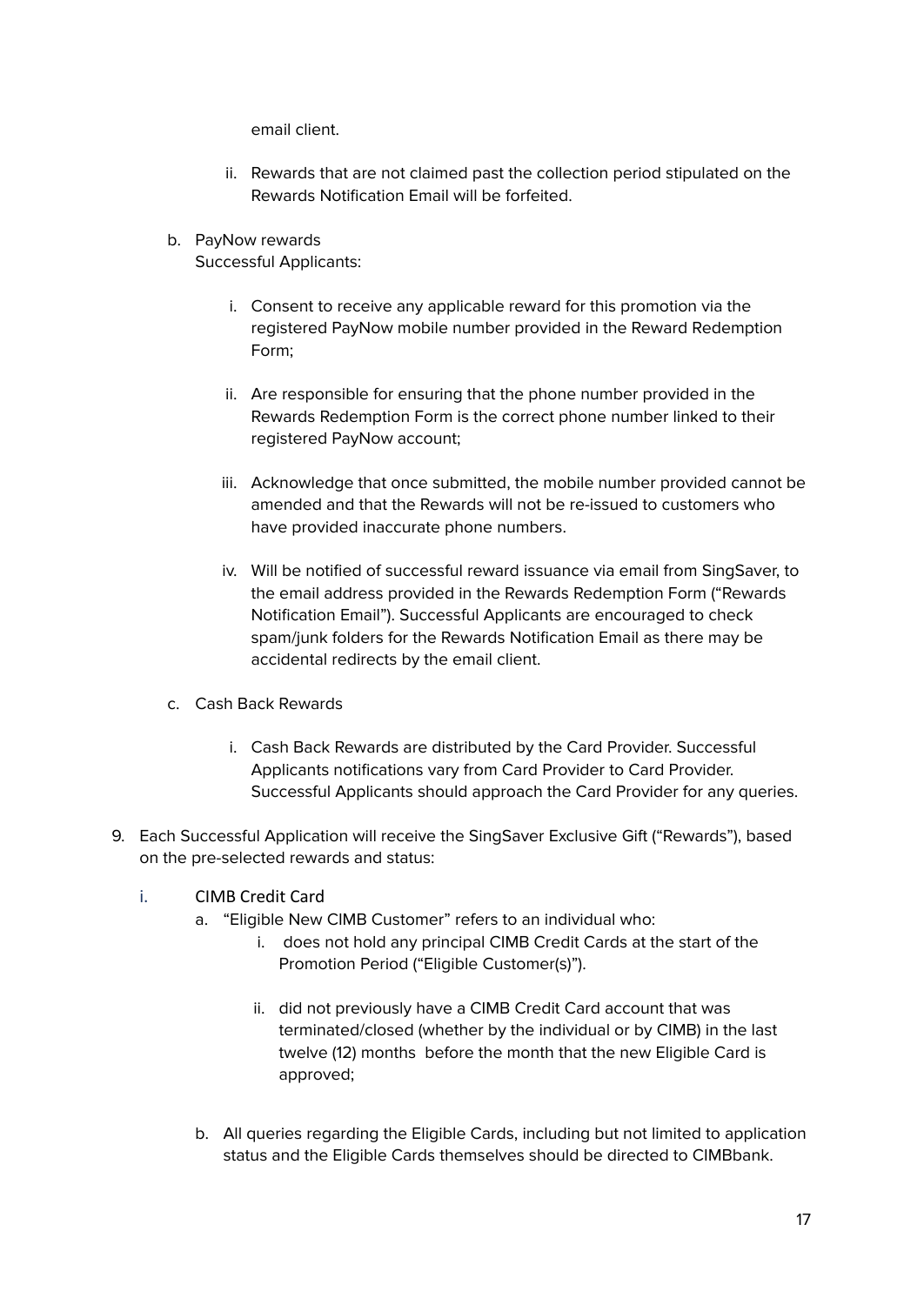c. This is a SingSaver promotion. All queries/disputes relating to the promotion should be directed to SingSaver. CIMBshall not be responsible for any loss or damage suffered by an Eligible Customer in connection with this Promotion and/or the Rewards.

<span id="page-18-0"></span>

| <b>CIMB Credit Card</b>                                                              | <b>SingSaver Exclusive Gift for</b><br><b>Eligible</b><br><b>New CIMB Customer</b>                                                              | <b>SingSaver Exclusive</b><br><b>Gift/Voucher for Eligible</b><br><b>Existing CIMB Customer</b> |
|--------------------------------------------------------------------------------------|-------------------------------------------------------------------------------------------------------------------------------------------------|-------------------------------------------------------------------------------------------------|
| CIMB Visa<br>Signature Card<br>CIMB World<br>Mastercard<br><b>CIMB Visa Infinite</b> | <b>From 1 - 31 October 2021</b><br>(Both Days Inclusive)<br>Samsung Galaxy Buds2, Graphite<br>(worth S\$248)^<br>OR.<br>S\$130 Cash via PayNow^ | Not Available                                                                                   |

Table 2

^ Selection will be made on the Rewards Redemption Form. Once submitted, the selection cannot be changed.

10. If the Eligible Participant fails to receive a Rewards Notification from SingSaver within **four (4) calendar months** from date of completion of all the promotion criteria stated in clause 5 (above), kindly drop an email to [info@singsaver.com.sg](mailto:info@singsaver.com.sg) for assistance.

**All promotion rewards will cease 6 months after the promotion end date**, any queries received after that will not receive a response.

- 11. All Reward Redemption Forms received after 14 days from the specified Promotion Period, or submitted through any means other than specified above, will not be eligible for the Promotion. Any correspondence on missing and/or delayed submissions shall not be reviewed or responded to by SingSaver.
- 12. SingSaver reserves the final right to change the Rewards given. In the case of delays in the delivery of the Rewards, SingSaver will notify the recipients and make the necessary arrangements to deliver the Rewards.
- 13. SingSaver reserves the right to reject any Reward redemption if the application is found to be made via other channels, or completed outside of the Promotion Period, and/or fraudulent, against the spirit of the promotion, or non-compliant with the Promotion Terms and Conditions. In the event of disputes, SingSaver's decision shall be final.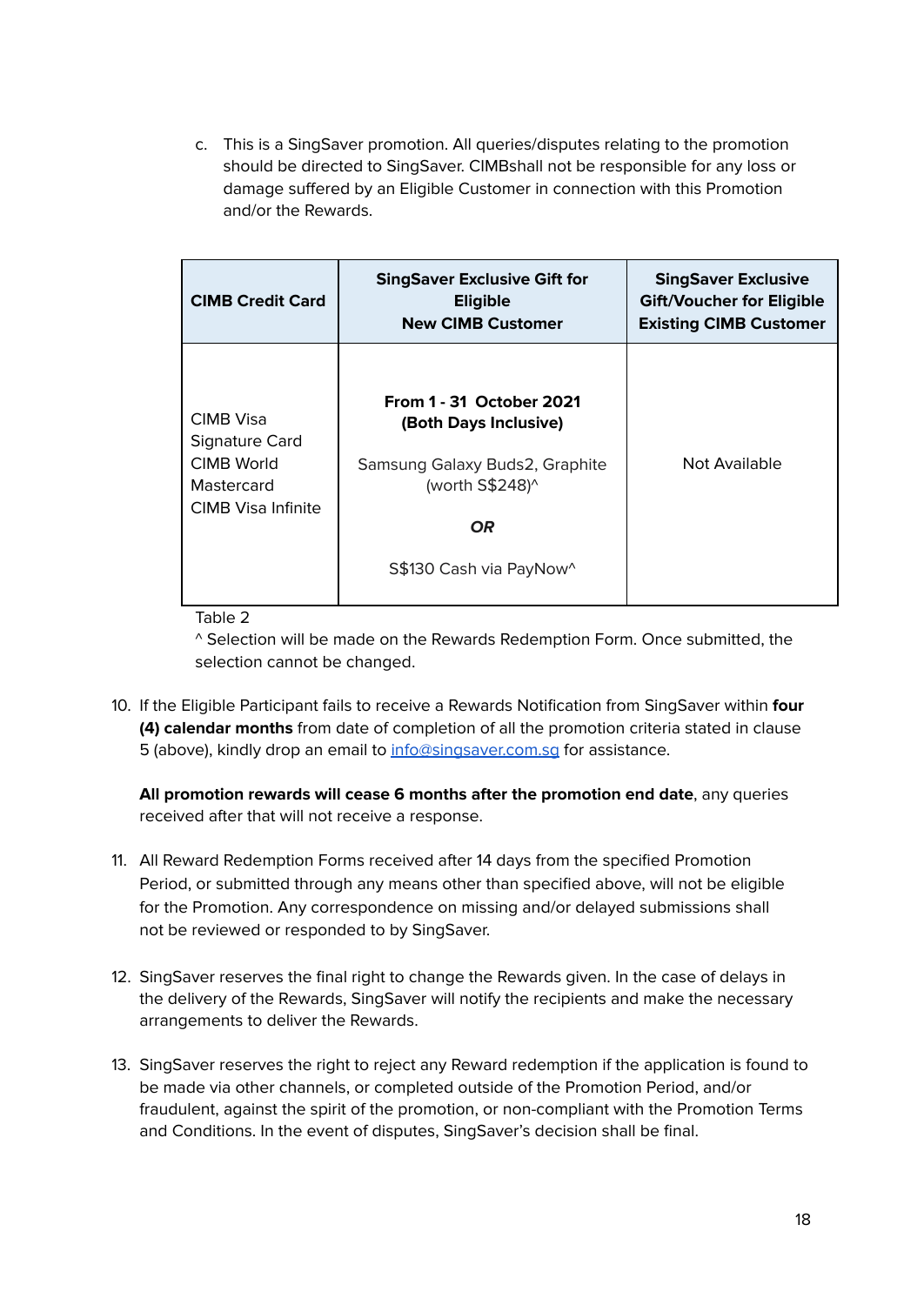Where we suspect a participant is participating in any form of unlawful activity or fraud, we reserve the right to report such activity or suspicions to the police or relevant authorities.

- 14. An Eligible Participant will only be entitled to receive one (1) Reward as an Eligible New Customer. Customers who subsequently apply for additional cards will be considered Eligible Existing Customers.
- 15. This promotion cannot be combined with any other offers. The Successful Applicant shall NOT be further entitled to receive other rewards in relation to the same application for the Eligible Card, if any.
- 16. Approval of any Eligible Card is still subject to the Bank's discretion. SingSaver does not guarantee the approval of any product.
- 17. By applying for an Eligible Card as part of this Promotion, an Eligible Participant agrees and consents to:
	- a. SingSaver sending the information in the Rewards Redemption Form to SingSaver's promotion partners to facilitate his/her application for the Eligible Card; and
	- b. the Card Provider disclosing to SingSaver information relating to his/her application for an Eligible Card in connection with the Promotion; and
	- c. SingSaver sending relevant information in the Rewards Redemption Form to SingSaver's promotion partners to facilitate his/her redemption of the Reward
- 18. SingSaver reserves the right to (at its own discretion) disqualify any participant and withhold or confiscate in full or part, any SingSaver rewards if the participant is found to be, or reasonably suspected of participating in any form of fraudulent practices (including but not limited to false identities, doctoring images, wilful spamming or manipulation of any SingSaver's processes, or website).

Where SingSaver suspects a participant has participated in any form of unlawful activity or fraud, SingSaver reserves the right to report such activity or suspicions to the police or relevant authorities.

- 19. SingSaver may modify, vary, add, delete or otherwise revise any of the terms and conditions governing the Promotion at any time at their sole and absolute discretion, without prior notice or reason.
- 20. By agreeing to the terms and conditions of this Promotion, you agree to receive communications from SingSaver via email and/or verified mobile number, including but not limited to SMS and calls, in accordance with [SingSaver's](https://www.singsaver.com.sg/privacy-policy) Privacy Policy.
- 21. By agreeing to the terms and conditions of this Promotion, you consent to SingSaver and/or its affiliated companies sharing your mobile phone number with their trusted partner(s) for credit scoring analysis in order to improve SingSaver's services and to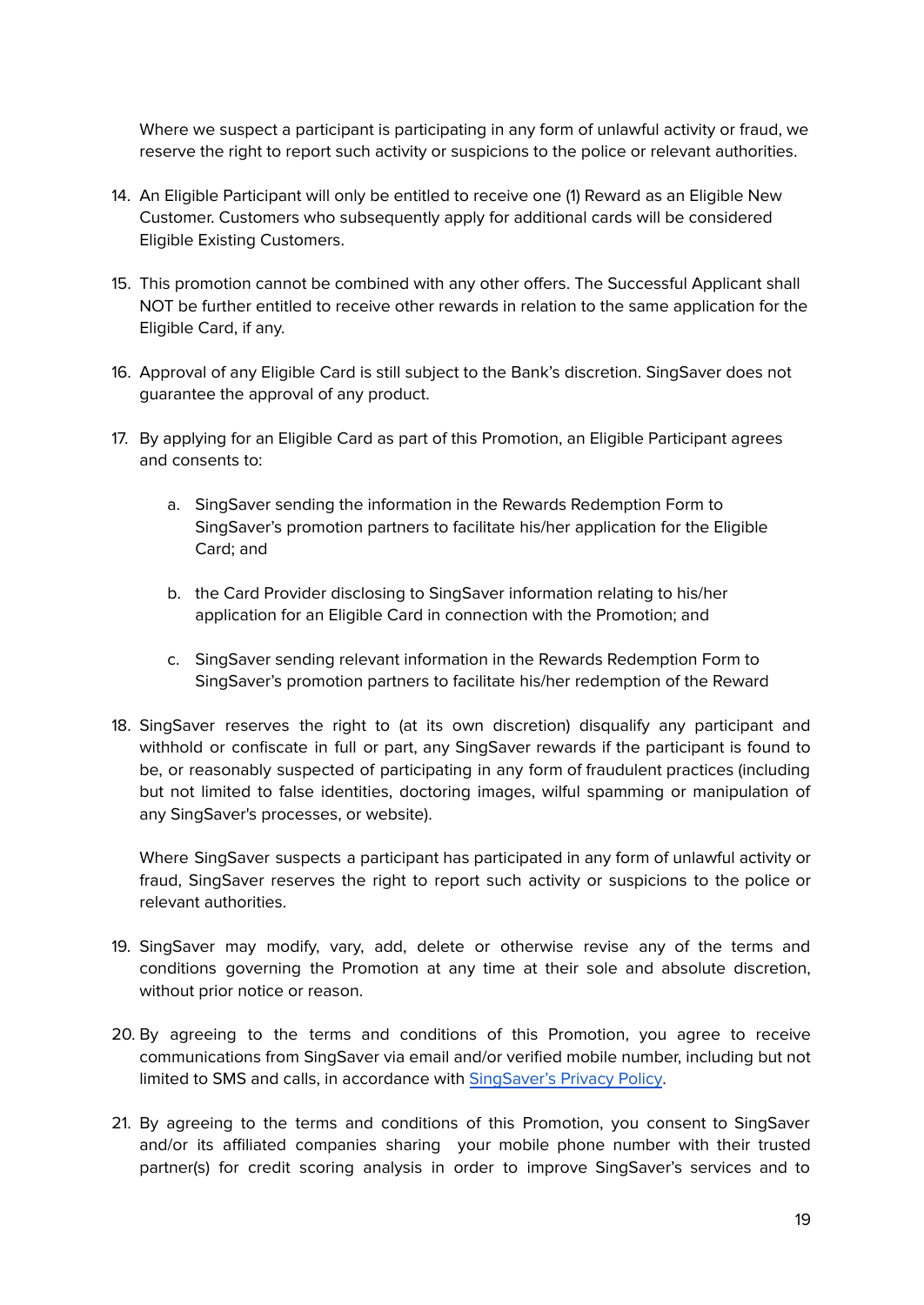enable us to provide a more personalised experience to you and other users of SingSaver's services in accordance with SingSaver's Privacy Policy.

22. The SingSaver General Promotion Terms and [Conditions](https://docs.google.com/document/d/1io2DCpDvzu3M1NLd32CAb8Aq92up1DyXxKCrV2uvR84/edit#heading=h.w9jncad7wqks) also apply to this Promotion. By agreeing to the terms and conditions of this Promotion, you also agree to the [Terms](https://www.singsaver.com.sg/terms) and [Conditions](https://www.singsaver.com.sg/terms) of use of SingSaver.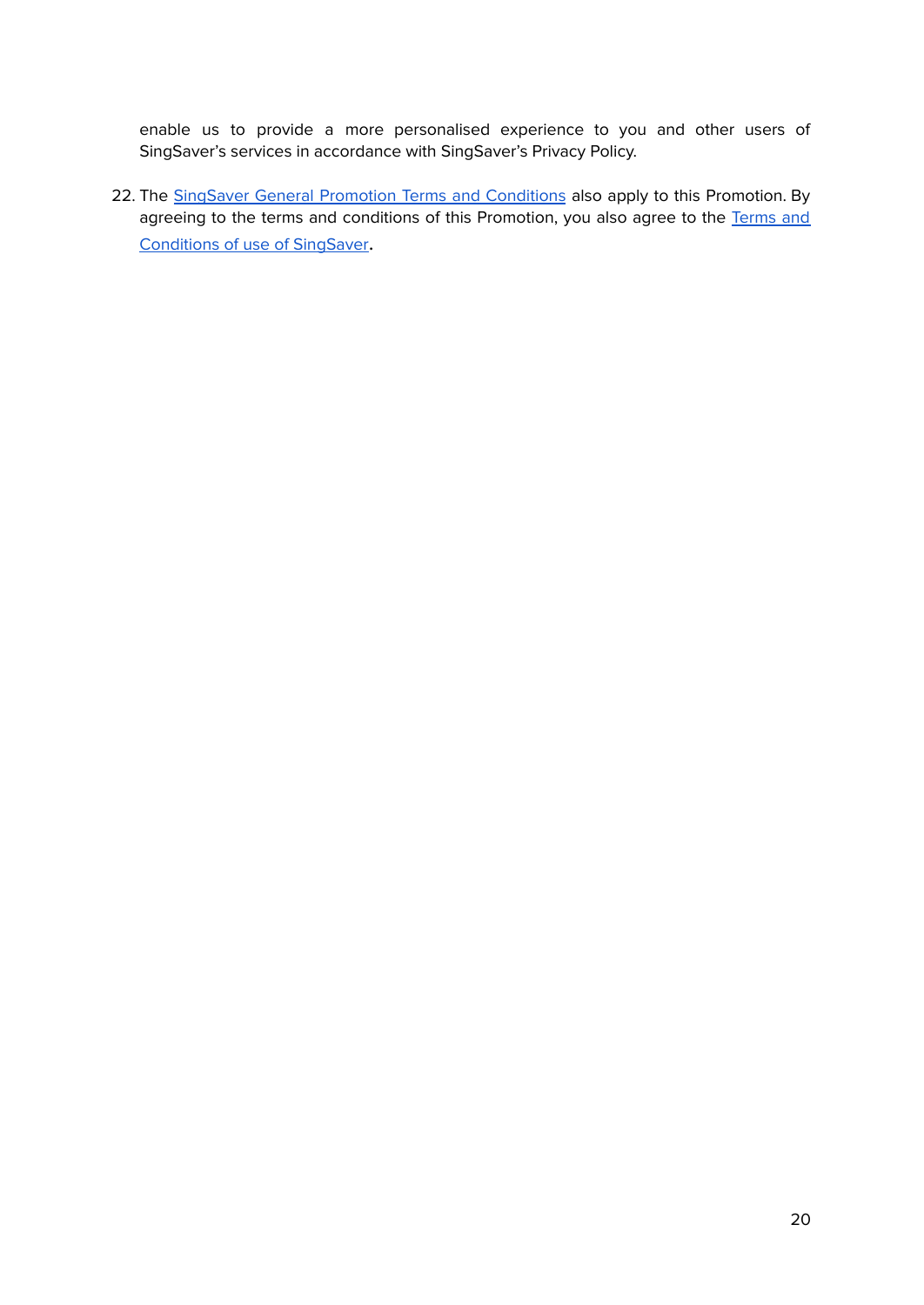### <span id="page-21-0"></span>**AMEX Credit Cards**

- 1. The promotion period ("Promotion Period") is between **23 October - 31 October** (both days inclusive), unless otherwise stated.
- 2. All applications received after the specified Promotion Period, or submitted through any means other than specified below, will not be eligible for the Promotion. Any correspondence on missing and/or delayed submissions shall not be entertained.
- 3. This promotion ("Promotion") is organised by SingSaver Pte Ltd ("SingSaver") and is open to all residents of Singapore. Residents of Singapore include Singaporeans, Permanent Residents and foreigners holding Employment Passes, S Passes and work permits. SingSaver reserves all rights to reject any rewards redemption submissions if the user is not a resident of Singapore.
- 4. By participating in this Promotion, each participant agrees to be bound by these Terms and Conditions. SingSaver reserves the right to amend the Terms and Conditions of the Promotion at any time, without prior notice.
- 5. To be eligible for the Promotion ("Eligible Participants"), the participant must:
	- i. Submit an application for a credit card ("Eligible Card") on the promotion website <https://www.singsaver.com.sg/> ("Promotion Page") as a main cardholder during the Promotion Period.

| <b>Card Provider</b><br><b>Credit Cards</b> |                                                                                  | <b>Reward</b> |
|---------------------------------------------|----------------------------------------------------------------------------------|---------------|
|                                             | American Express® True Cashback Card                                             |               |
| <b>AMEX</b>                                 | American Express <sup>®</sup> Singapore Airlines KrisFlyer<br><b>Credit Card</b> | See here      |
|                                             | American Express® CapitaCard                                                     |               |

**Eligible Card:**

Table 1: Eligible cards

- ii. Complete the Rewards Redemption Form sent to their registered email address within the first 14 days of card application.
	- a. Rewards Redemption Forms are unique to each individual application.

If the participant does not receive the Rewards Redemption Form immediately after submitting their application, please contact [info@singsaver.com.sg](mailto:info@singsaver.com.sg) for assistance. Participants found sharing the Rewards Redemption Form may be disqualified from receiving the rewards.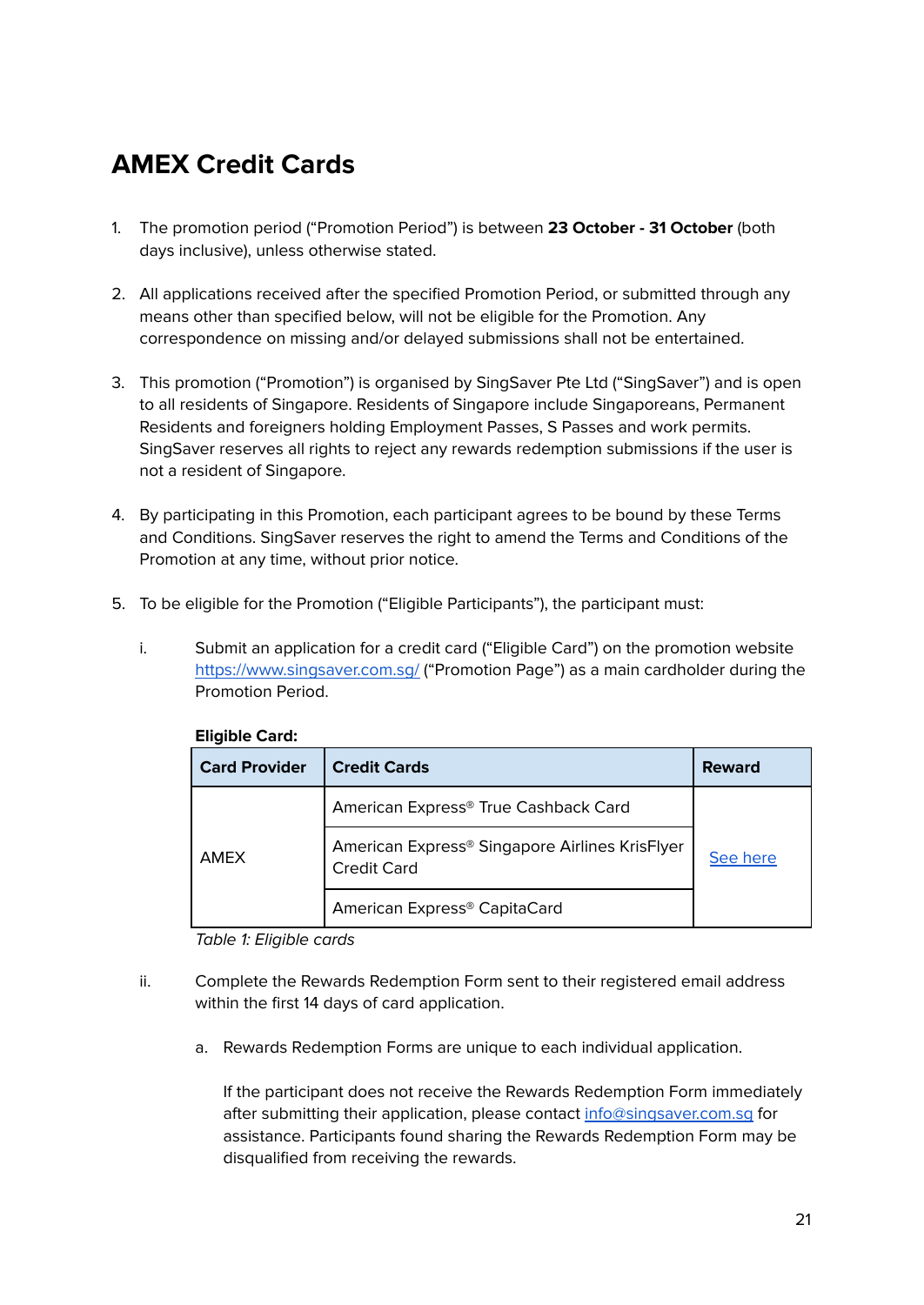- b. Participants who do not complete the Rewards Redemption Form fully, and accurately will not be eligible for the rewards.
- iii. Have their Eligible Card (shown above) application approved by the respective Card Provider
	- a. The approval must be final and unconditional.
	- b. For American Express® True Cashback Card promotion, the approval must be between **23 October 2021 - 15 November 2021 (both dates inclusive).**
	- c. For American Express® Singapore Airlines KrisFlyer Credit Card promotion, the approval must be between **23 October 2021 - 15 November 2021 (both dates inclusive).**
	- d. For American Express® CapitaCard promotion, the approval must be between **23 October 2021 - 15 November 2021 (both dates inclusive).**
	- e. Make a **minimum charge of S\$500** on eligible spend within the first **(1)** month of Card approval. Spend made by Supplementary Card Member(s) will be considered in the total spending of Basic Card Account.

For non-eligible spend, please visit amex.co/SGexclusions for a full list of non-eligible purchases or transactions, which is non-exhaustive and is subject to changes from time to time.

- 6. A Successful Application is defined as an application that has completed all the steps listed in Clause 5 (above).
- 7. A Successful Applicant who qualifies to receive the Rewards will receive a Rewards Notification from SingSaver confirming the redemption details **within four (4) calendar months** from the date of completion of all the promotion criteria stated in clause 5 (above), unless otherwise stated.

Successful Applicants must ensure that the Eligible Card is valid and in good standing (not cancelled or blocked) at point of gift fulfilment

- a. Physical rewards Examples include: AirPods, cash
	- i. Successful Applicants will receive an email from SingSaver confirming the redemption details for the Rewards ("Rewards Notification Email"). Successful Applicants are encouraged to check spam/junk folders for the Rewards Notification Email as there may be accidental redirects by the email client.
	- ii. Rewards that are not claimed past the collection period stipulated on the Rewards Notification Email will be forfeited.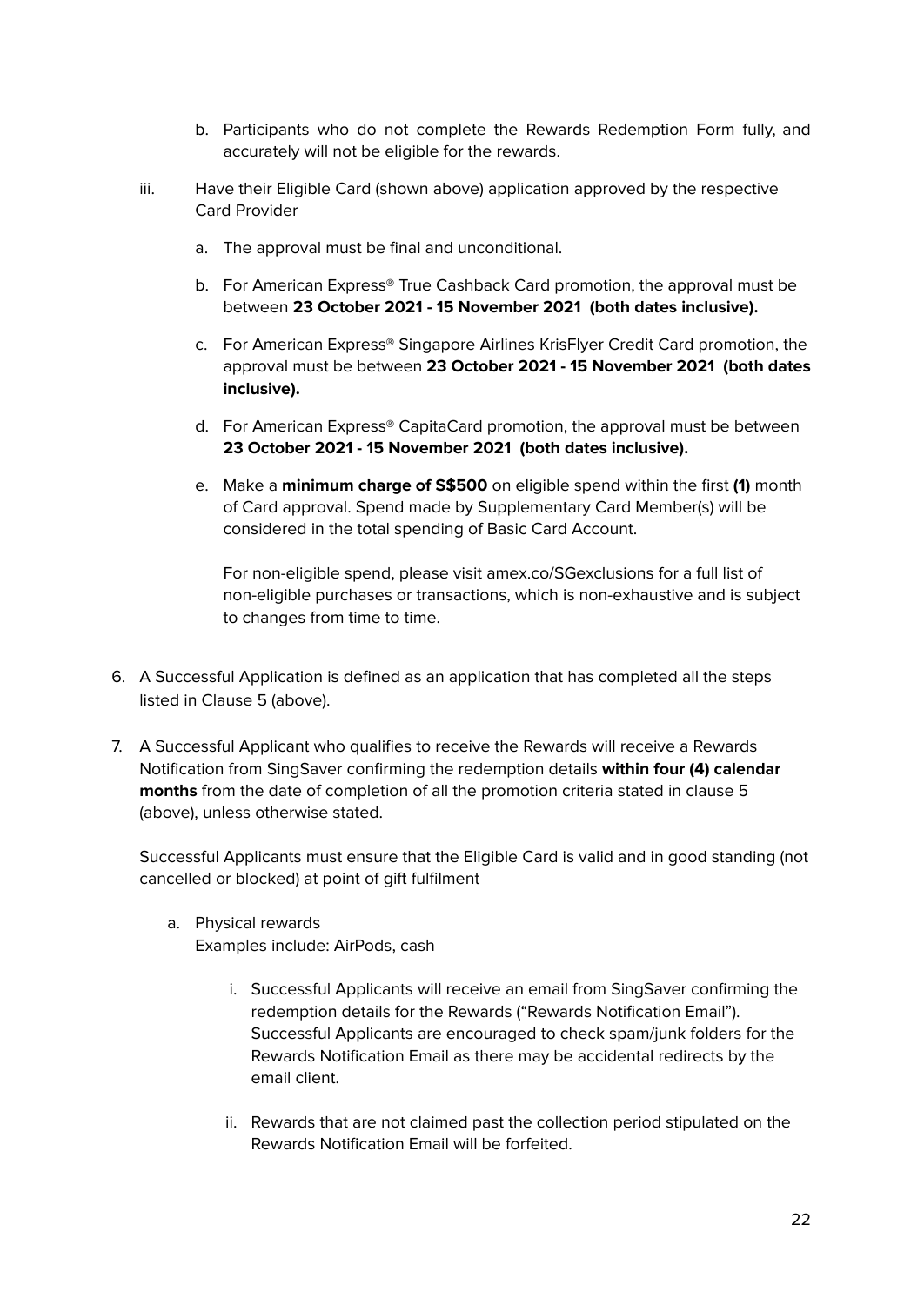- b. PayNow rewards Successful Applicants:
	- i. Consent to receive any applicable reward for this promotion via the registered PayNow mobile number provided in the Reward Redemption Form;
	- ii. Are responsible for ensuring that the phone number provided in the Rewards Redemption Form is the correct phone number linked to their registered PayNow account;
	- iii. Acknowledge that once submitted, the mobile number provided cannot be amended and that the Rewards will not be re-issued to customers who have provided inaccurate phone numbers.
	- iv. Will be notified of successful reward issuance via email from SingSaver, to the email address provided in the Rewards Redemption Form ("Rewards Notification Email"). Successful Applicants are encouraged to check spam/junk folders for the Rewards Notification Email as there may be accidental redirects by the email client.
- c. Cash Back Rewards
	- i. Cash Back Rewards are distributed by the Card Provider. Successful Applicants notifications vary from Card Provider to Card Provider. Successful Applicants should approach the Card Provider for any queries.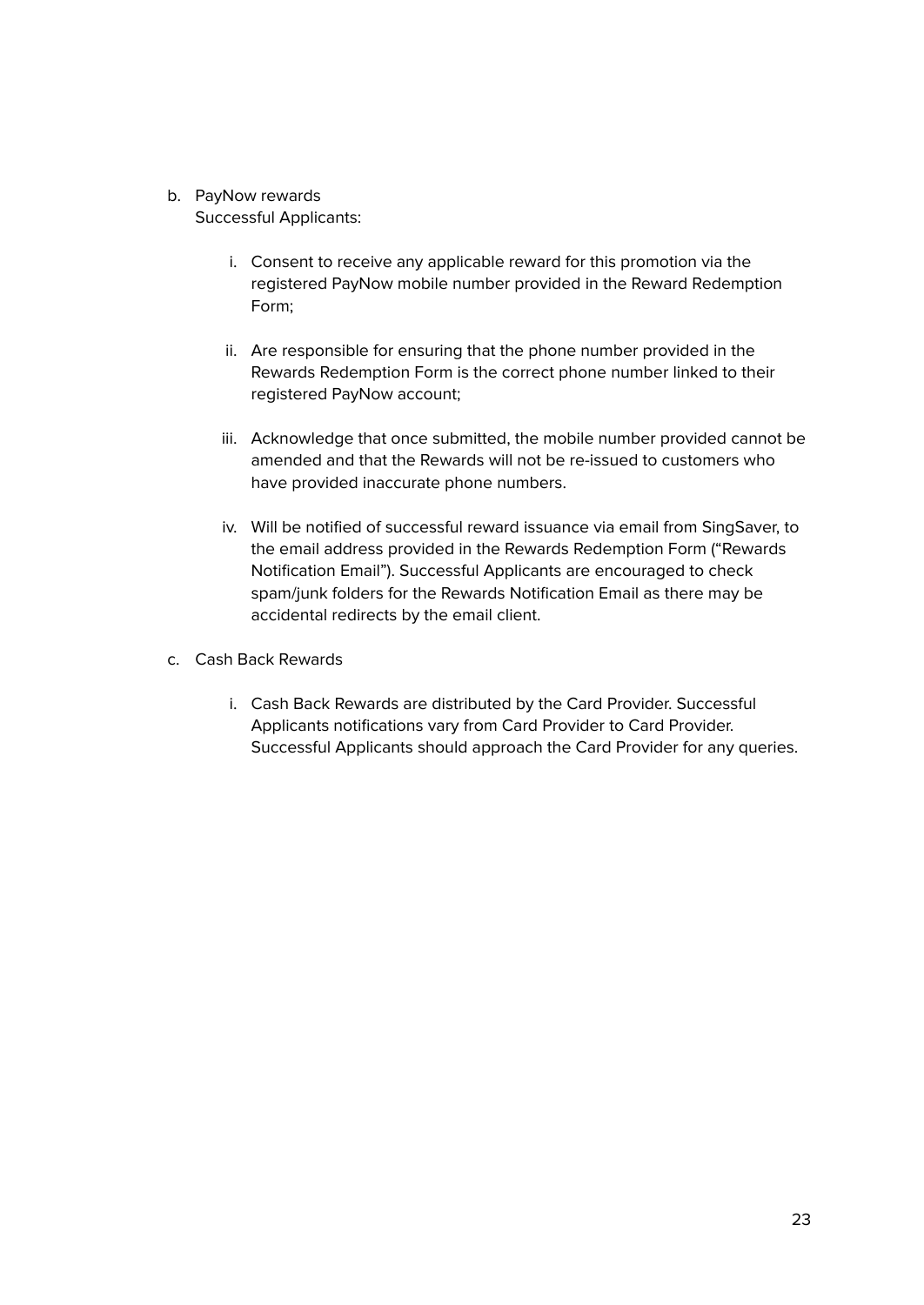<span id="page-24-0"></span>Each Successful Application will receive the SingSaver Exclusive Gift ("Rewards"), based on the pre-selected rewards and status:

| <b>Amex</b> Credit<br>Card                        | <b>SingSaver Exclusive Gift for Eligible</b><br><b>New Amex Customers Only</b> |  |
|---------------------------------------------------|--------------------------------------------------------------------------------|--|
|                                                   | From 23 October 2021 - 31 October 2021<br>(both dates inclusive)               |  |
| American<br><b>Express®</b>                       | *ErgoTune Classic<br>(worth S\$399)^                                           |  |
| Singapore<br><b>Airlines</b>                      | <b>OR</b>                                                                      |  |
| KrisFlyer<br><b>Credit Card</b>                   | AirPods Pro (worth \$379)^                                                     |  |
|                                                   | <b>OR</b>                                                                      |  |
|                                                   | S\$180 cash via PayNow^                                                        |  |
|                                                   | From 23 October 2021 - 31 October 2021<br>(both dates inclusive)               |  |
| American<br>Express <sup>®</sup> True<br>Cashback | *ErgoTune Classic<br>(worth S\$399)^                                           |  |
| Card                                              | <b>OR</b>                                                                      |  |
| American<br><b>Express®</b><br>CapitaCard         | AirPods Pro (worth \$379)^                                                     |  |
|                                                   | <b>OR</b>                                                                      |  |
|                                                   | S\$160 cash via PayNow^                                                        |  |

Table 2

^ Selection will be made on the Rewards Redemption Form. Once submitted, the selection cannot be changed.

\* Free delivery but assembly charges of S\$29 apply.

- d. "Eligible New Amex Customer" is defined as a Successful Applicant who has not:
	- i. Cancelled any of their American Express® Cards within the **last twelve (12) months.**
	- ii. Convert an existing personal American Express® Card.
	- iii. Have an existing personal American Express® Card Account.
	- iv. Hold an existing American Express® Card.
	- v. Enrolled successfully in other Promotions.
- e. "Eligible Existing Amex Customer" is defined as a Successful Applicant who:
	- i. **Is not enrolled** successfully in other True Cashback Card promotions.
	- ii. **Does not hold** a True Cashback Card currently and reapplies through this offer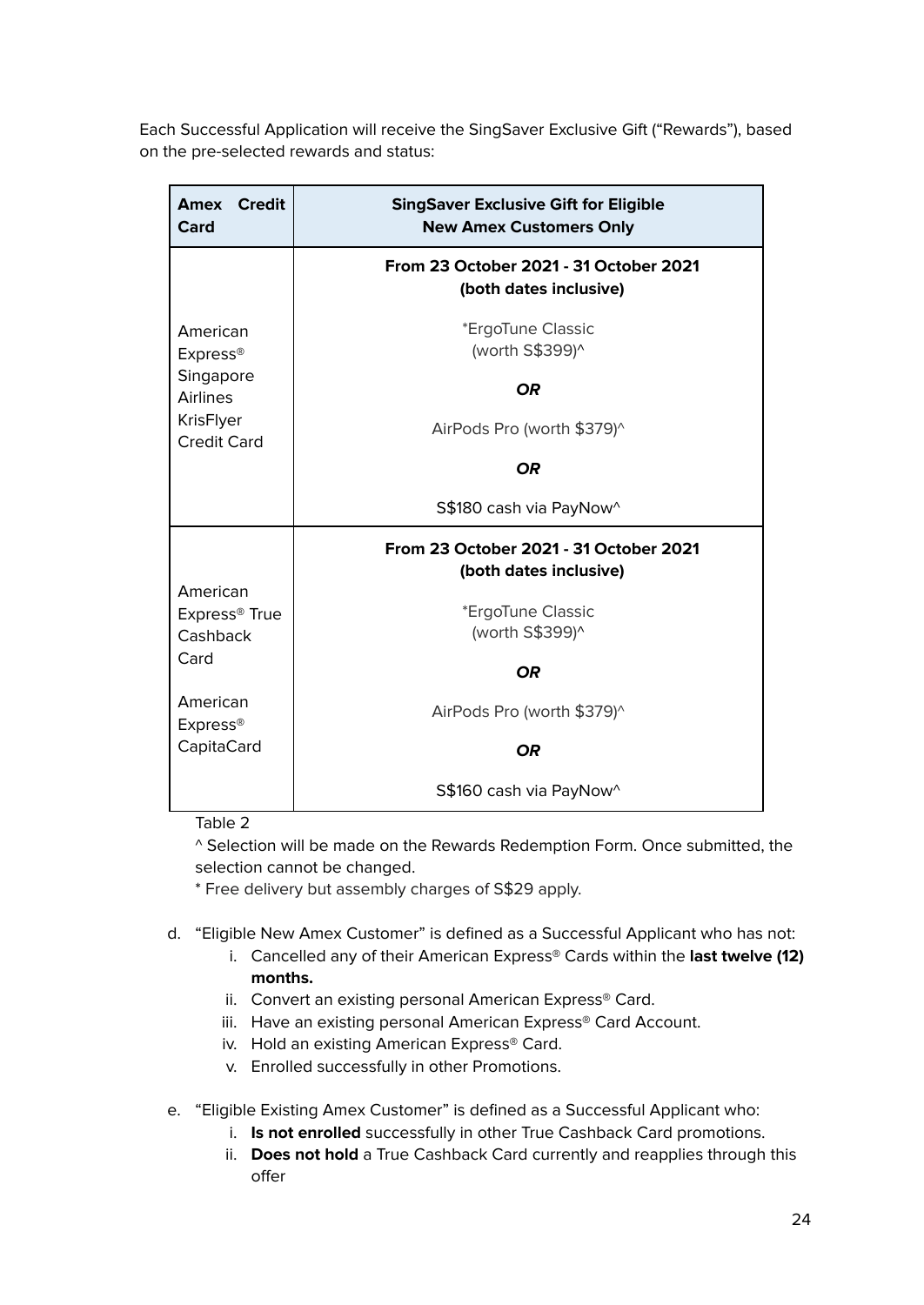- f. Each Successful Applicant is only eligible for the redemption of one Gift. This promotion is applicable to Basic Card Members only and the Basic Card Account must be in good standing to be eligible for participation in this promotion
- g. Each Successful Applicant is only eligible to redeem once, even if the Applicant applied for more than one eligible Card via this campaign and all applications are approved. If the Applicant redeems more than once or makes duplicate redemptions, the retail price of the additional redemption will be charged to the Basic Card Member's Account.
- h. If the Card Member, who was issued the gift, ceases to be a Card Member for any reason within six (6) months from date of Card approval, he or she will be charged the value of the Gift
- 8. If the Eligible Participant fails to receive a Rewards Notification from SingSaver **within four (4) calendar months** from date of completion of all the promotion criteria stated in clause 5 (above), kindly drop an email to [info@singsaver.com.sg](mailto:info@singsaver.com.sg) for assistance.

All promotion rewards will cease 6 months after the promotion end date, any queries received after that will not receive a response.

- 9. All Reward Redemption Forms received after 14 days from the specified Promotion Period, or submitted through any means other than specified above, will not be eligible for the Promotion. Any correspondence on missing and/or delayed submissions shall not be reviewed or responded to by SingSaver.
- 10. SingSaver reserves the final right to change the Rewards given. In the case of delays in the delivery of the Rewards, SingSaver will notify the recipients and make the necessary arrangements to deliver the Rewards.
- 11. SingSaver reserves the right to reject any Reward redemption if the application is found to be made via other channels, or completed outside of the Promotion Period, and/or fraudulent, against the spirit of the promotion, or non-compliant with the Promotion Terms and Conditions. In the event of disputes, SingSaver's decision shall be final.

Where we suspect a participant is participating in any form of unlawful activity or fraud, we reserve the right to report such activity or suspicions to the police or relevant authorities.

- 12. An Eligible Participant will only be entitled to receive one (1) Reward as an Eligible New Customer. Customers who subsequently apply for additional cards will be considered Eligible Existing Customers.
- 13. This promotion cannot be combined with any other offers. The Successful Applicant shall NOT be further entitled to receive other rewards in relation to the same application for the Eligible Card, if any.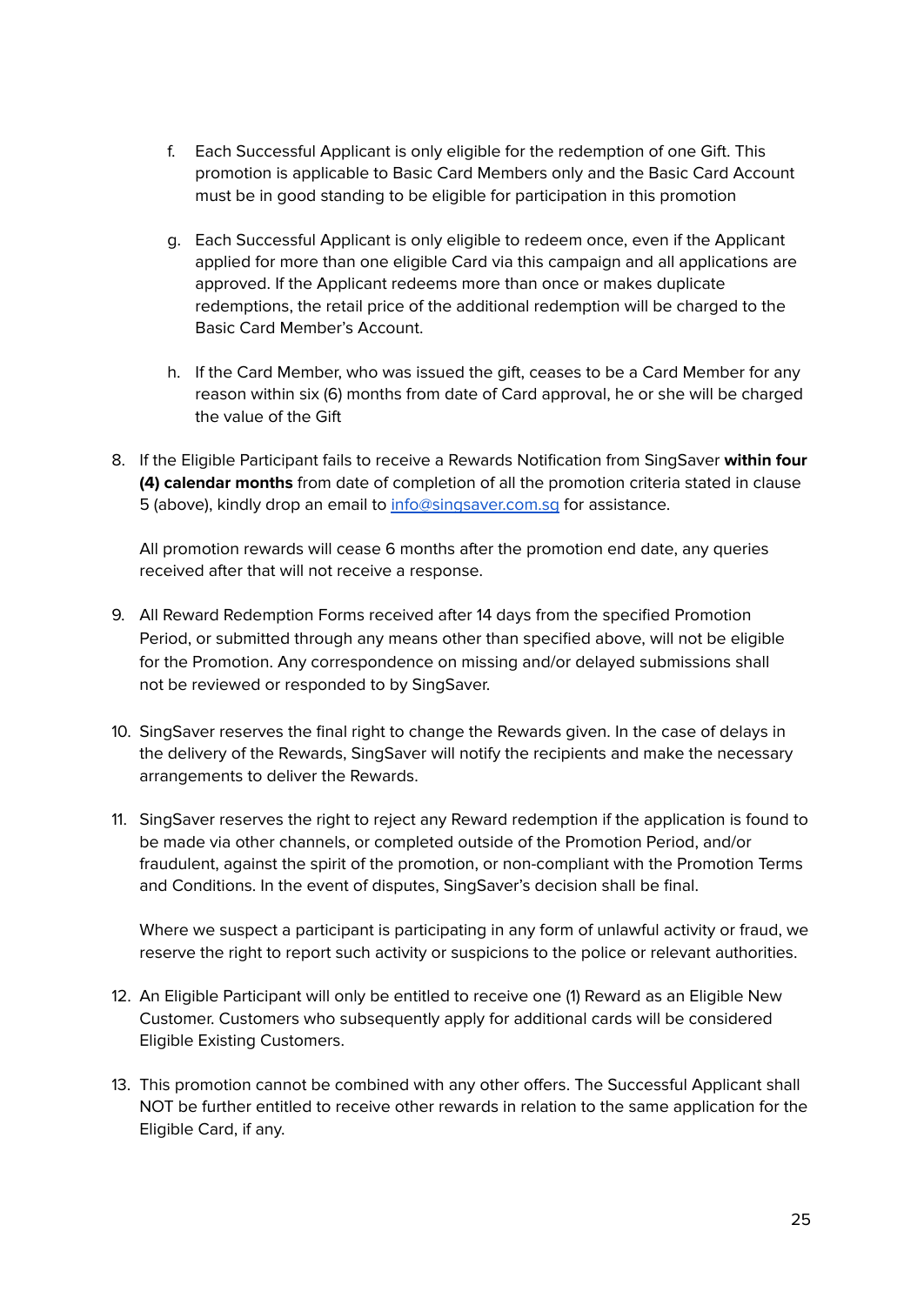- 14. Approval of any Eligible Card is still subject to the Bank's discretion. SingSaver does not guarantee the approval of any product.
- 15. By applying for an Eligible Card as part of this Promotion, an Eligible Participant agrees and consents to:
	- a. SingSaver sending the information in the Rewards Redemption Form to SingSaver's promotion partners to facilitate his/her application for the Eligible Card; and
	- b. the Card Provider disclosing to SingSaver information relating to his/her application for an Eligible Card in connection with the Promotion; and
	- c. SingSaver sending relevant information in the Rewards Redemption Form to SingSaver's promotion partners to facilitate his/her redemption of the Reward
- 16. SingSaver reserves the right to (at its own discretion) disqualify any participant and withhold or confiscate in full or part, any SingSaver rewards if the participant is found to be, or reasonably suspected of participating in any form of fraudulent practices (including but not limited to false identities, doctoring images, wilful spamming or manipulation of any SingSaver's processes, or website).

Where SingSaver suspects a participant has participated in any form of unlawful activity or fraud, SingSaver reserves the right to report such activity or suspicions to the police or relevant authorities.

- 17. SingSaver may modify, vary, add, delete or otherwise revise any of the terms and conditions governing the Promotion at any time at their sole and absolute discretion, without prior notice or reason.
- 18. By agreeing to the terms and conditions of this Promotion, you agree to receive communications from SingSaver via email and/or verified mobile number, including but not limited to SMS and calls, in accordance with [SingSaver's](https://www.singsaver.com.sg/privacy-policy) Privacy Policy.
- 19. The SingSaver General Promotion Terms and [Conditions](https://docs.google.com/document/d/1pyYnDv3nF2llfvdcQW6YjnVueh32xXl1f4gjT_A7vHg/edit#heading=h.h5j01ssvgvg) also apply to this Promotion. By agreeing to the terms and conditions of this Promotion, you also agree to the [Terms](https://www.singsaver.com.sg/terms) and [Conditions](https://www.singsaver.com.sg/terms) of use of SingSaver.
- 20. SingSaver strives to keep our information accurate and up to date however it may sometimes differ from the information on the financial institution, service provider or specific product's site. Eligible Participants should refer to the bank's website for the most updated rates/fees/T&Cs etc on the respective product.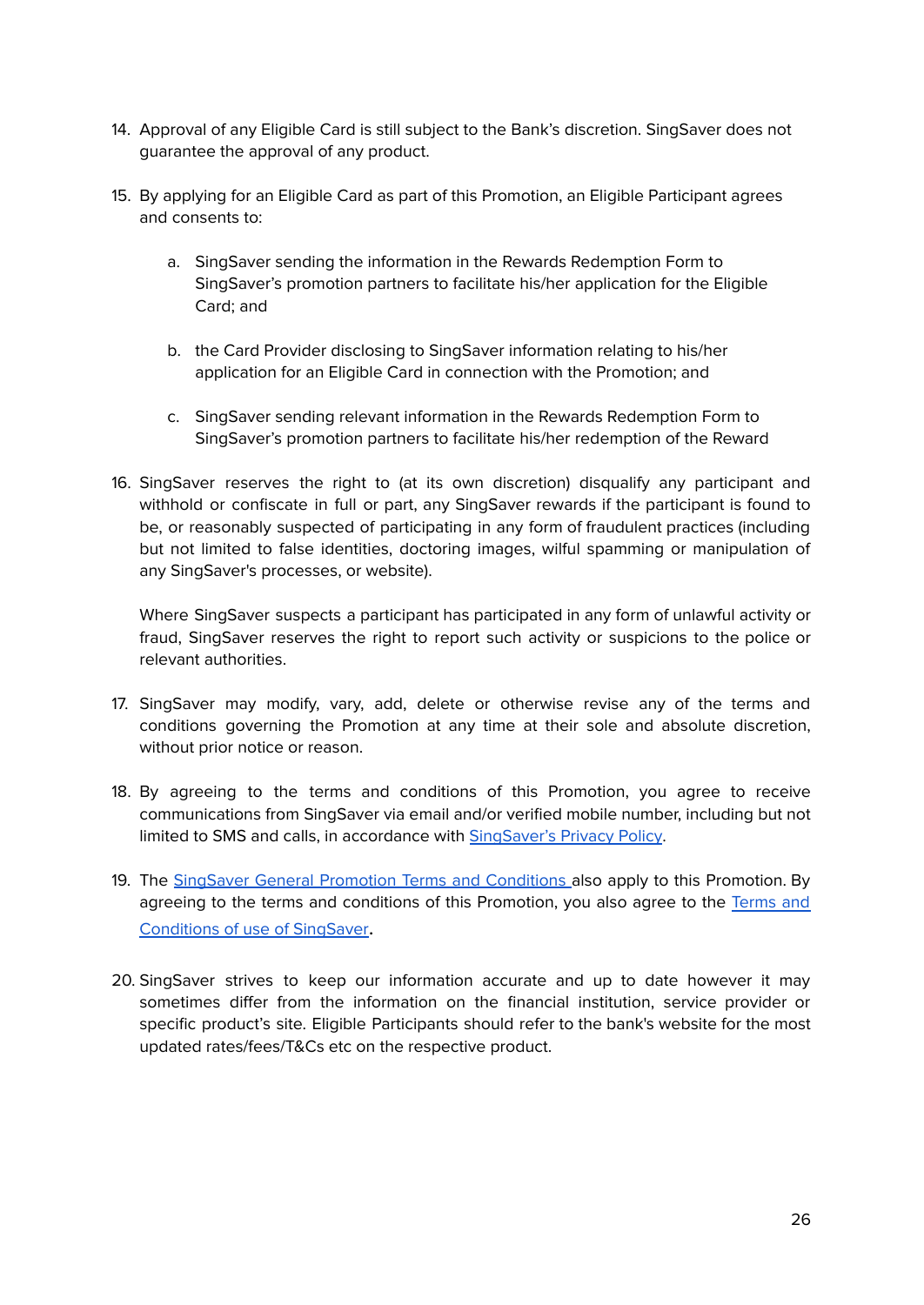## **SingSaver General Promotion Terms and Conditions**

#### <span id="page-27-1"></span><span id="page-27-0"></span>**General Eligibility**

- 1. Each participant ("Participant") in any promotion by SingSaver Pte Ltd ("SingSaver") agrees to be bound by its terms and conditions, including SingSaver Terms and Conditions, and all related promotion terms and conditions.
- 2. Participants acknowledge and agree that approvals on applications for all financial products (including but not limited to credit cards, insurance, and loans) are made at each product issuer's discretion. Their decisions are final and SingSaver does not guarantee the approval of any financial product, including but not limited to Credit Cards products.
- 3. Promotions are valid for a specified time period ("Promotion Period"). All applications received after the specified Promotion Period or submitted through any means other than specified in the relevant promotion terms and conditions, will not be eligible for the Promotion. Any correspondence on missing and/or delayed submissions shall not be entertained.
- 4. By applying for any products via SingSaver, you consent to the product providers (including, but not limited to the relevant insurance providers, card issuers, loan providers) updating SingSaver about the status of your application, including whether your application is successful.
- 5. Promotional activities organised by SingSaver ("SingSaver Promotions") are open to all residents of Singapore, meaning Singaporeans, Singapore Permanent Residents and holders of Employment Pass, S Pass, or a Singapore work permit. SingSaver reserves the right to reject any rewards redemption submissions from users who are not residents of Singapore, unless otherwise stated.
- 6. SingSaver reserves the final right to change the Reward given. In the case of delays in the delivery of the Reward, SingSaver will notify the Successful Applicant and make the necessary arrangements for Successful Applicant to collect the Reward.
- 7. SingSaver may modify, vary, add, delete or otherwise revise any of the terms and conditions governing the Promotion at any time at their sole and absolute discretion, without prior notice or reason.
- 8. In case of any dispute, SingSaver reserves the right to make the final decision, which shall be binding on all participants.
- 9. SingSaver reserves the right to disqualify any participant and withhold or confiscate in full or part, any SingSaver rewards if the participant is found to be, or reasonably suspected of participating in any form of fraudulent practices (including but not limited to false identities, doctoring images, wilful spamming or manipulation of any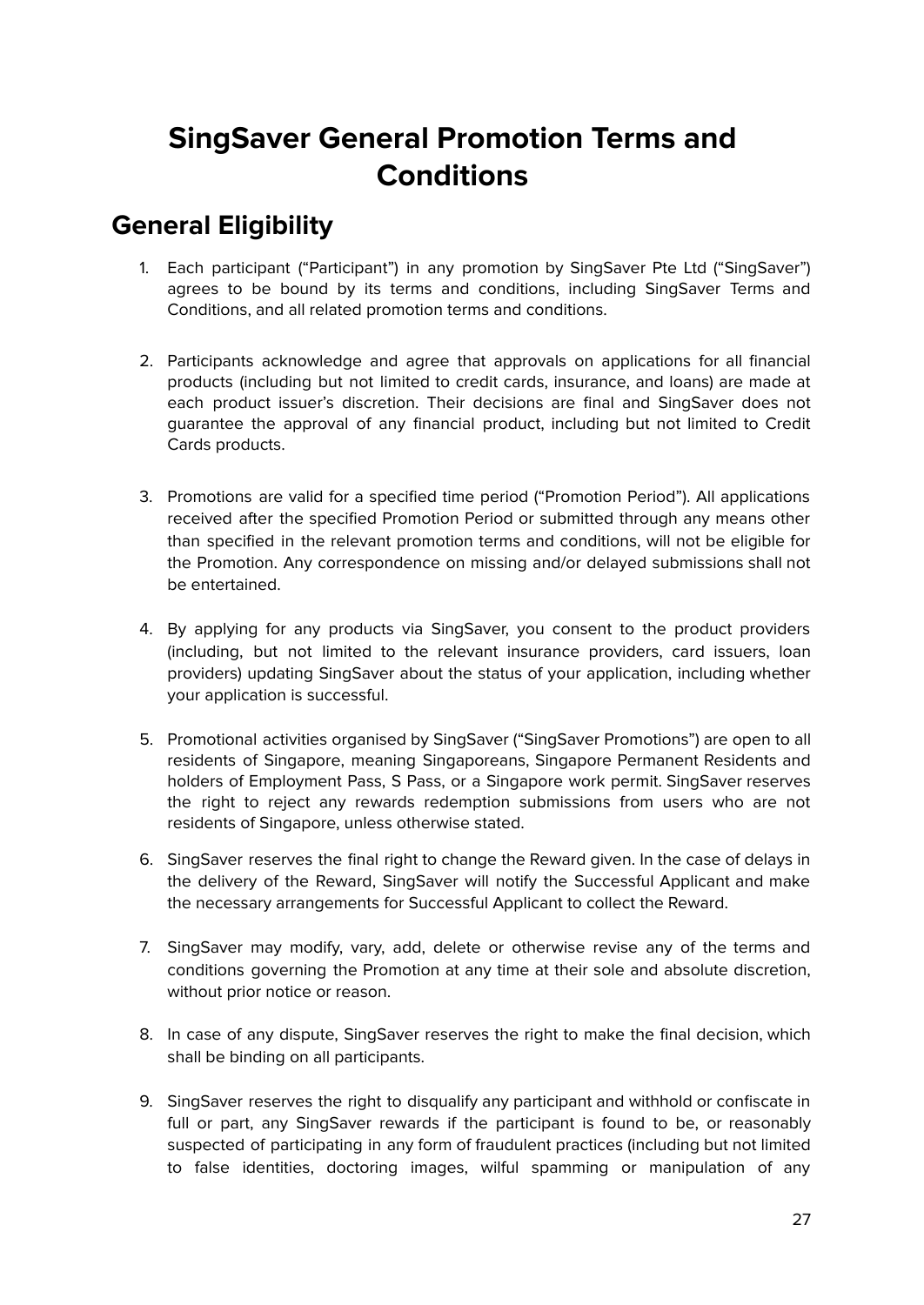SingSaver's processes, or website).

Where we suspect a participant is participating in any form of unlawful activity or fraud, we reserve the right to report such activity or suspicions to the police or relevant authorities.

- 10. "Winning Reward" is defined as the reward awarded to a limited number of eligible applications as determined by the terms and conditions of the Promotion and is differentiated from the approval reward from other non-winning eligible applications received.
- 11. Acceptance of any Winning Reward shall constitute consent on the Winner's part to allow the use of the Winner's name, image, voice and/or likeness by SingSaver for editorial, advertising, promotional, marketing and/or other purposes on social media or SingSaver website, without further compensation except where prohibited by law.
- 12. By agreeing to the terms and conditions of this Promotion, you agree to receive communications from SingSaver via email and/or verified mobile number, including but not limited to SMS and calls in accordance with [SingSaver's](https://www.singsaver.com.sg/privacy-policy) Privacy Policy.
- 13. By agreeing to the terms and conditions of this Promotion, you consent to SingSaver and/or its affiliated companies sharing your mobile phone number with their trusted partner(s) for credit scoring analysis in order to improve SingSaver's services and to enable us to provide a more personalised experience to you and other users of SingSaver's services in accordance with SingSaver's Privacy Policy.
- 14. By agreeing to the terms and conditions of this Promotion, you also agree to the Terms and [Conditions](https://www.singsaver.com.sg/terms) of use of SingSaver.

#### <span id="page-28-0"></span>**Rewards Eligibility**

- 15. Eligible Participants who qualify to receive SingSaver rewards will receive an email from SingSaver confirming the reward redemption details within four calendar months from the date of product approval (e.g. card approval), or the date of completion of the Rewards Redemption Form, whichever is later.
- 16. Where eligibility for SingSaver Promotion rewards are conditional on eligible product approval by the financial product issuer:
	- a. Participants acknowledge and agree that approvals on applications for all financial products (including but not limited to credit cards, insurance, and loans) are made at each product issuer's discretion. Their decisions are final; SingSaver does not guarantee the approval of any Credit Card and Loan products.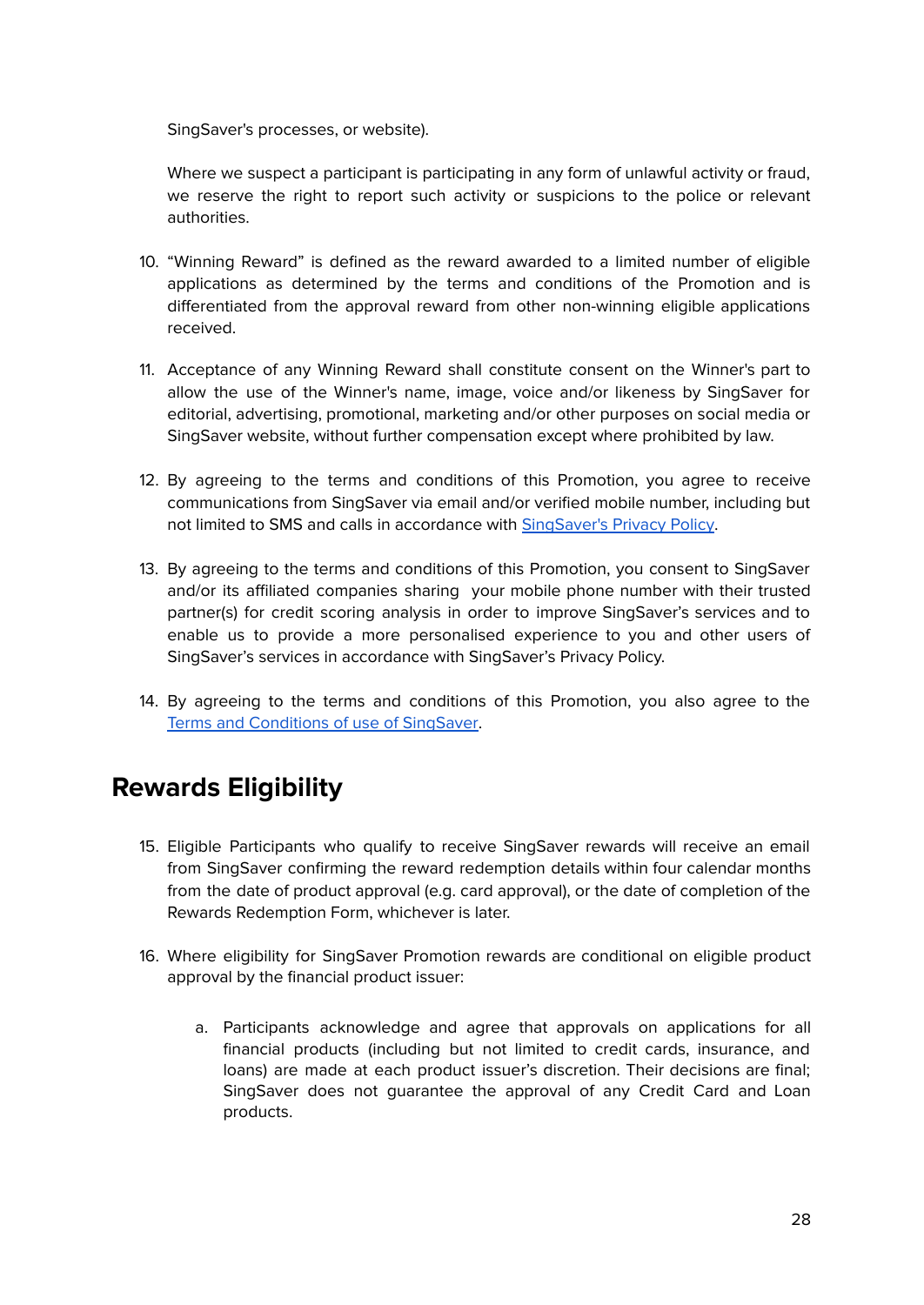- b. The approved product must have been applied for via SingSaver. SingSaver shall consult with its product issuing partners to verify this, and the final decision on rewards eligibility shall be final.
- 17. Where rewards are pertinent to credit card products: the participant has to make an application for a principal card, in order to be eligible for rewards (i.e., supplementary card applications do not qualify for additional rewards).
- 18. Participants should refer to the provider or bank (as the case may be) website for the most updated rewards eligibility for the product(s) concerned.
- 19. Participants of SingSaver Promotions must follow all instructions set out in the Promotion Terms and Conditions, and submit the completed Rewards Redemption Form containing accurate information, in order for SingSaver to verify their eligibility for rewards. For avoidance of doubt, Rewards Redemption Forms received more than **fourteen (14) days** after the specified Promotion Period, or submitted through any means other than specified above, will not be eligible for the Promotion Gift..
- 20. Participants may only submit their information via Rewards Redemption Forms sent directly to the email address provided when they apply for products via SingSaver. The participant experience for this is as follows:
	- a. Click to apply for a credit card on SingSaver
	- b. Provide an accurate email address when prompted
	- c. Conclude the card/loan/insurance application process with the product issuer (e.g., the bank)
	- d. Complete and submit the Rewards Redemption Form sent to the participant's email.
	- e. Receive an email confirmation from SingSaver upon submission of the Rewards Redemption Form. Participants should reach out to SingSaver at [info@singsaver.com.sg](mailto:info@singsaver.com.sg) if they do not receive this immediately.
- 21. Participants are responsible for the submission of accurate information to SingSaver. In this regard:
	- a. Participants who submit incomplete Rewards Redemption Forms will not be eligible for any rewards. Participants who submit Rewards Redemption Forms containing invalid or fraudulent information will also be disqualified from SingSaver rewards.
	- b. SingSaver is not responsible for any information not received due to internet connectivity issues or otherwise.
	- c. Rewards Redemption Forms will not be confirmed as submitted until participants receive an email confirmation. SingSaver may from time to time request participants to provide a copy of this email to verify their applications.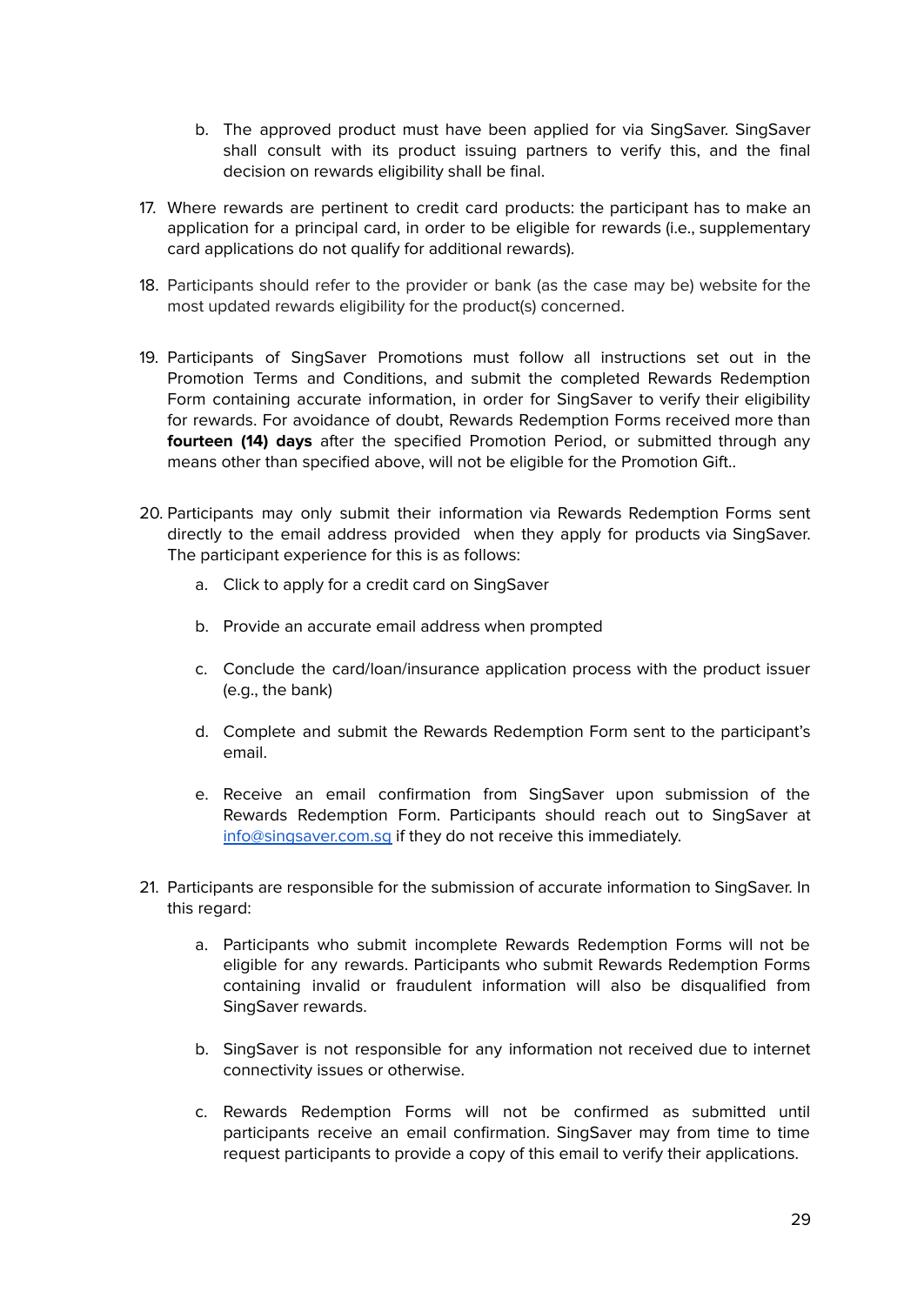- 22. A successful Applicant who qualifies to receive the Reward according the Terms and Conditions of the Promotion, will receive an email from SingSaver confirming the redemption details for the Reward within 90 days from the date of card activation/ product approval or completion of the SingSaver Rewards Redemption Form, whichever is later.
- 23. SingSaver reserves the right to (at its own discretion) disqualify any participant and withhold or confiscate in full or part any SingSaver rewards if the participant is found to be, or reasonably suspected of participating in any form of fraudulent practices (including but not limited to false identities, doctoring images, wilful spamming or manipulation of any SingSaver's processes, or website).
- 24. Where we suspect a participant is participating in any form of unlawful activity or fraud, we reserve the right to report such activity or suspicions to the police or relevant authorities.
- 25. In accordance with [SingSaver's](https://www.singsaver.com.sg/privacy-policy) Privacy Policy, redemption details and disclosure of any information pertaining to product application will only be communicated via the registered email address.

#### <span id="page-30-0"></span>**Rewards Usage and Validity**

- 26. In the event that SingSaver is unable to supply any specified promotion reward to the eligible Participant, it shall endeavour to supply alternative products or services of similar quality or price to the Participant. In the event delivery of the Reward is delayed, SingSaver will notify the eligible recipients, and make the necessary arrangements to provide the Reward.
- 27. Where the applicable reward includes vouchers for a third-party merchant (including but not limited to Grab, Takashimaya, NTUC, and more), all vouchers issued are subject to the terms and conditions of the vouchers' merchants. SingSaver shall not in any way be liable for any goods or services or the quality or performance of such goods or services supplied by any participating merchant, site or service provider. SingSaver is not responsible for liability in any way for any claims, damages, losses, expenses, liabilities or costs, whether incurred directly or indirectly from the use of such vouchers. Participants should seek redress from and direct any complaints or comments in respect of such goods and services to the respective participating merchant, provider or agent.
- 28. In respect of Grab promotion codes, Participants acknowledge that:
	- a. Requests for Grab promo codes can only be made upon receipt of rewards redemption emails from SingSaver